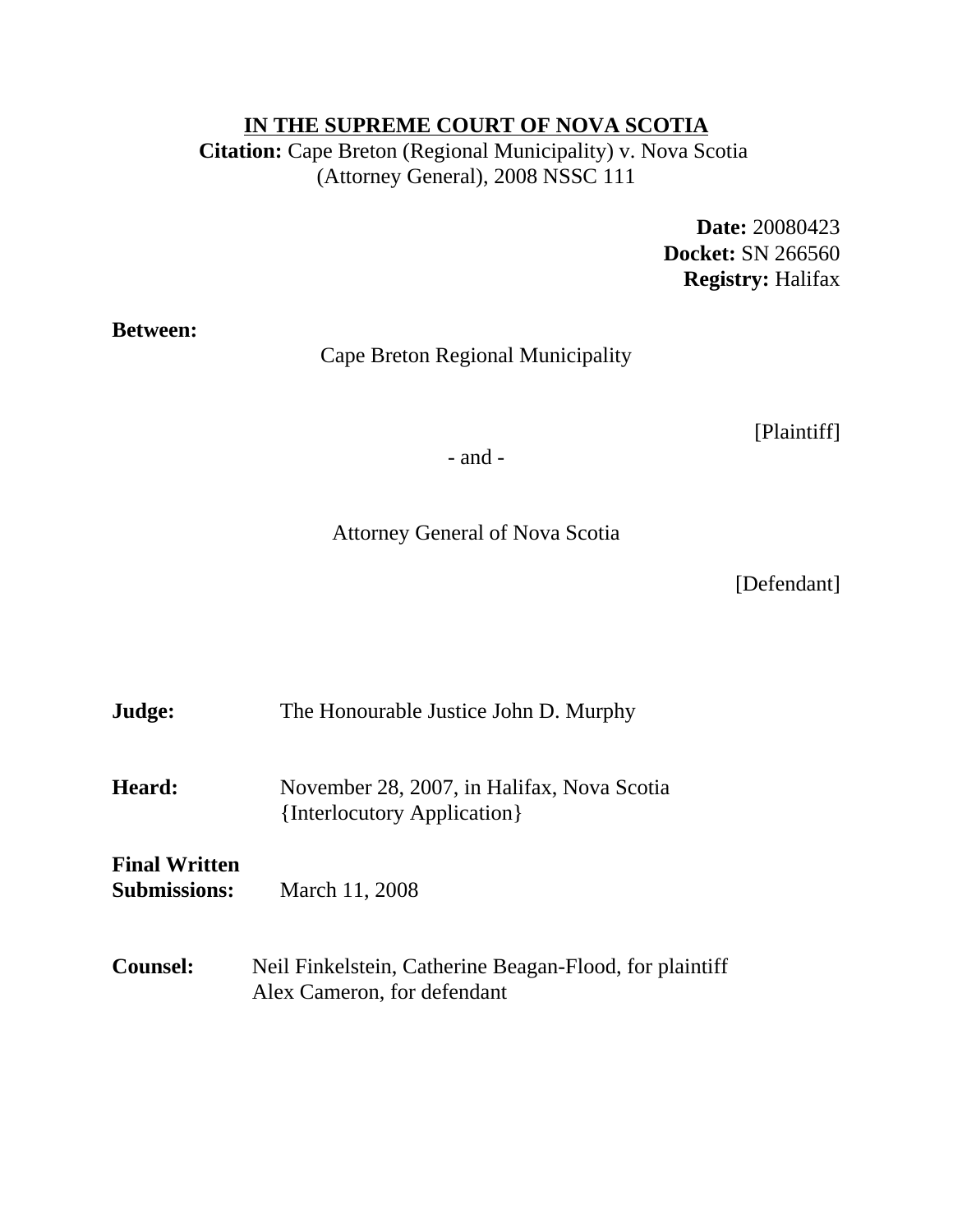# *Table of Contents*

| Paragraph                                                                                                               |
|-------------------------------------------------------------------------------------------------------------------------|
|                                                                                                                         |
|                                                                                                                         |
|                                                                                                                         |
| <b>TEST TO STRIKE A PROCEEDING AS DISCLOSING NO REASONABLE</b>                                                          |
| <b>JUSTICIABILITY OF SECTION 36 OF THE CONSTITUTION ACT 20</b>                                                          |
|                                                                                                                         |
| B. Determination Respecting Justiciability  24                                                                          |
|                                                                                                                         |
| (I) Constitution Act, Section 36: Previous Assessment of Justiciability by                                              |
| (II)                                                                                                                    |
| Justiciability - Other Authorities  42<br>(III)                                                                         |
| Intent That Section 36 Be Justiciable: "Supreme Law of Canada<br>(IV)<br>and Fundamental Constitutional Principles"  44 |
| (V) Failure to Challenge Legislation<br>54                                                                              |
| (VI)                                                                                                                    |
| (VII) The Role of the Court - Practical Considerations.  64                                                             |
| <b>CONCLUSION - JUSTICIABILITY; REASONABLE CAUSE OF ACTION66</b>                                                        |
|                                                                                                                         |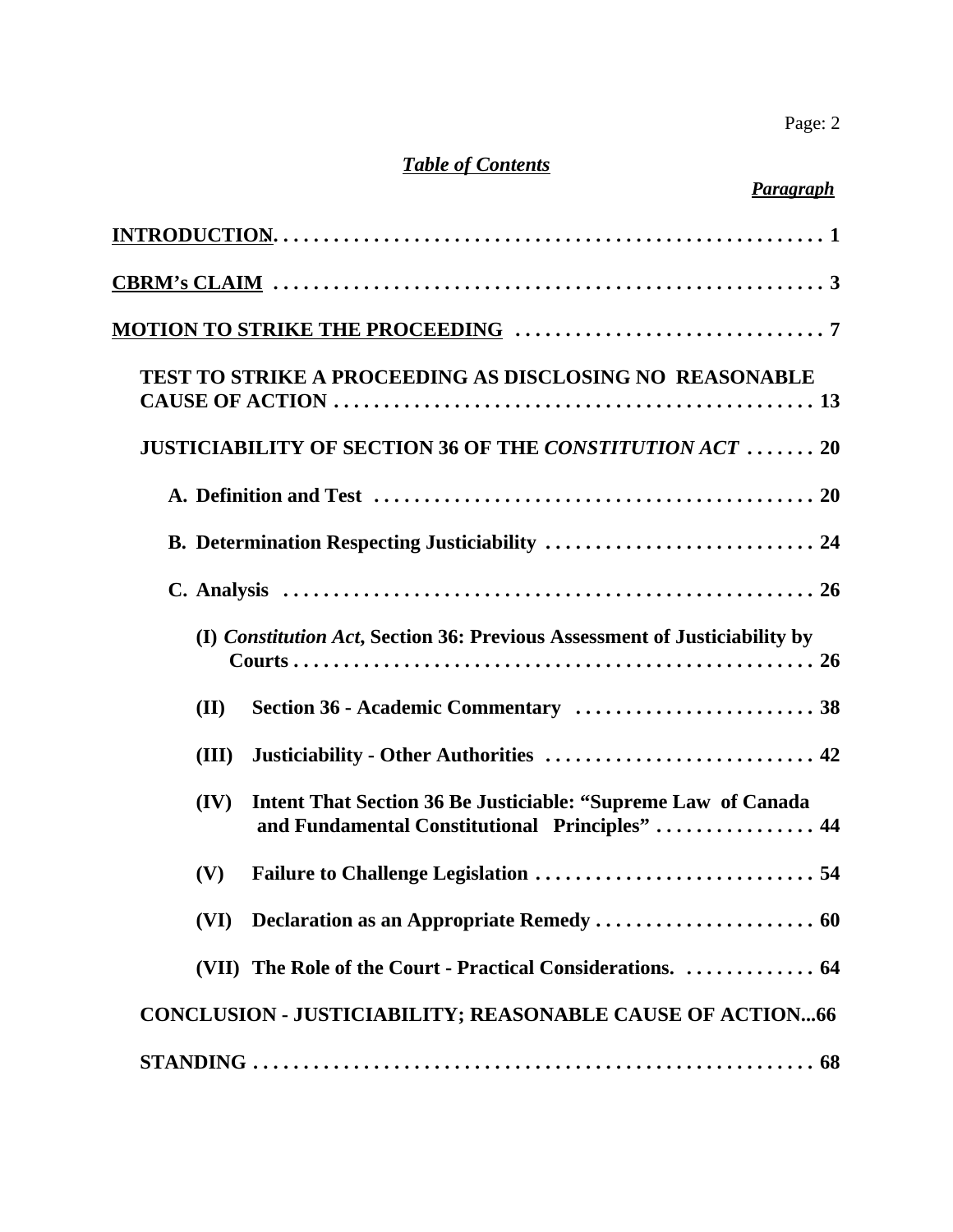| г<br>'ao<br>e<br>г |  |
|--------------------|--|
|--------------------|--|

| CONVERSION OF THE PROCEEDING FROM AN APPLICATION TO AN |  |
|--------------------------------------------------------|--|
| $COSTS \dots 0.177$                                    |  |

**\*\*\***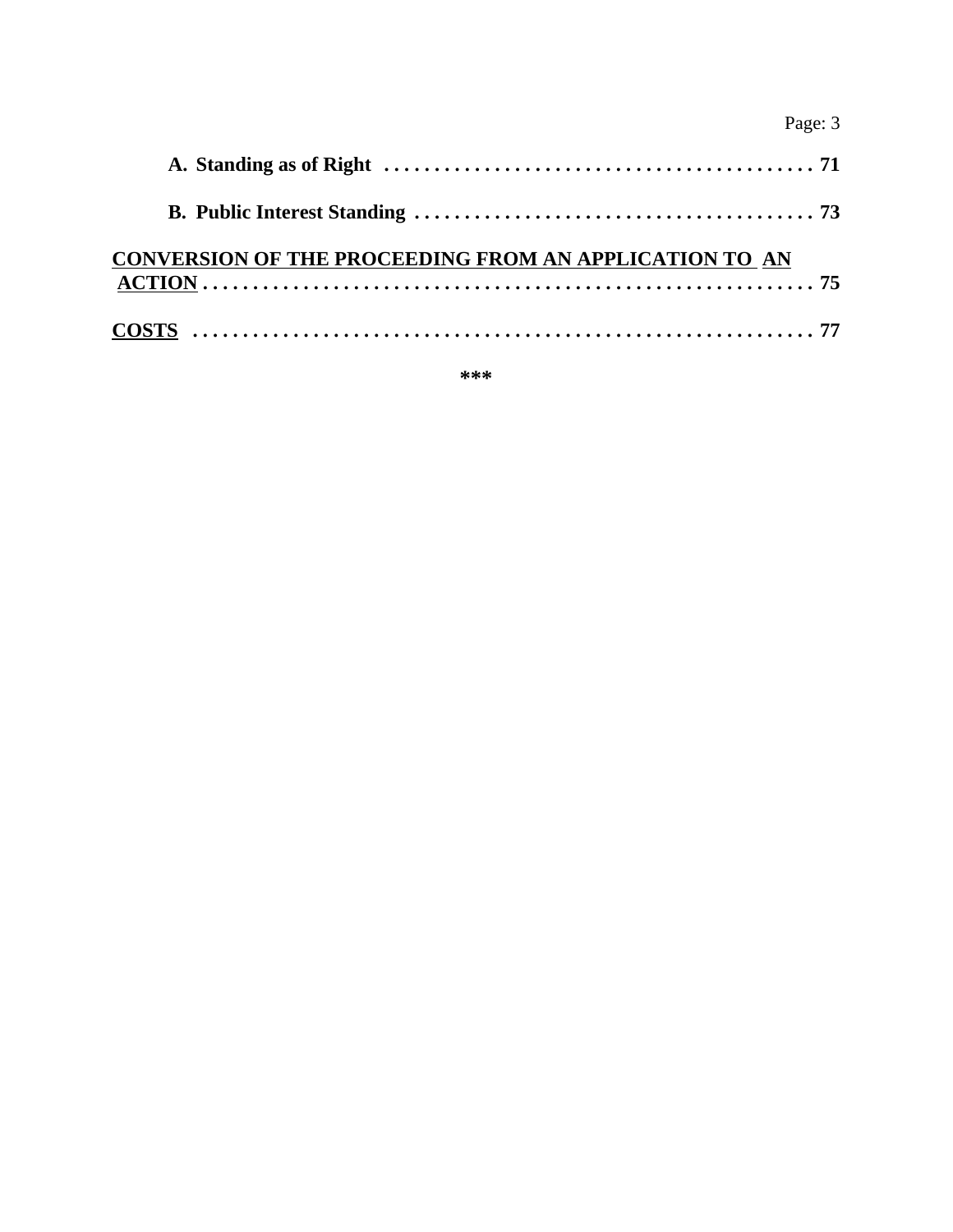#### **By the Court**:

## **INTRODUCTION**

[1] The Cape Breton Regional Municipality ("CBRM" or "the Municipality"), an incorporated body comprising the inhabitants of Cape Breton County, commenced this proceeding to obtain a declaration that the Legislature and Government of Nova Scotia (sometimes referred to as "the Province") have breached commitments under s.36 of the *Constitution Act*, 1982.

[2] The Province has brought an Interlocutory Motion, which is the subject of this decision, seeking an order:

- (1) to strike out the proceeding brought by CBRM; or in the alternative,
- (2) converting the proceeding from an application to an action.

## **CBRM's CLAIM**

[3] CBRM maintains that the Province has failed to comply with s.36 of the *Constitution Act*, which provides as follows: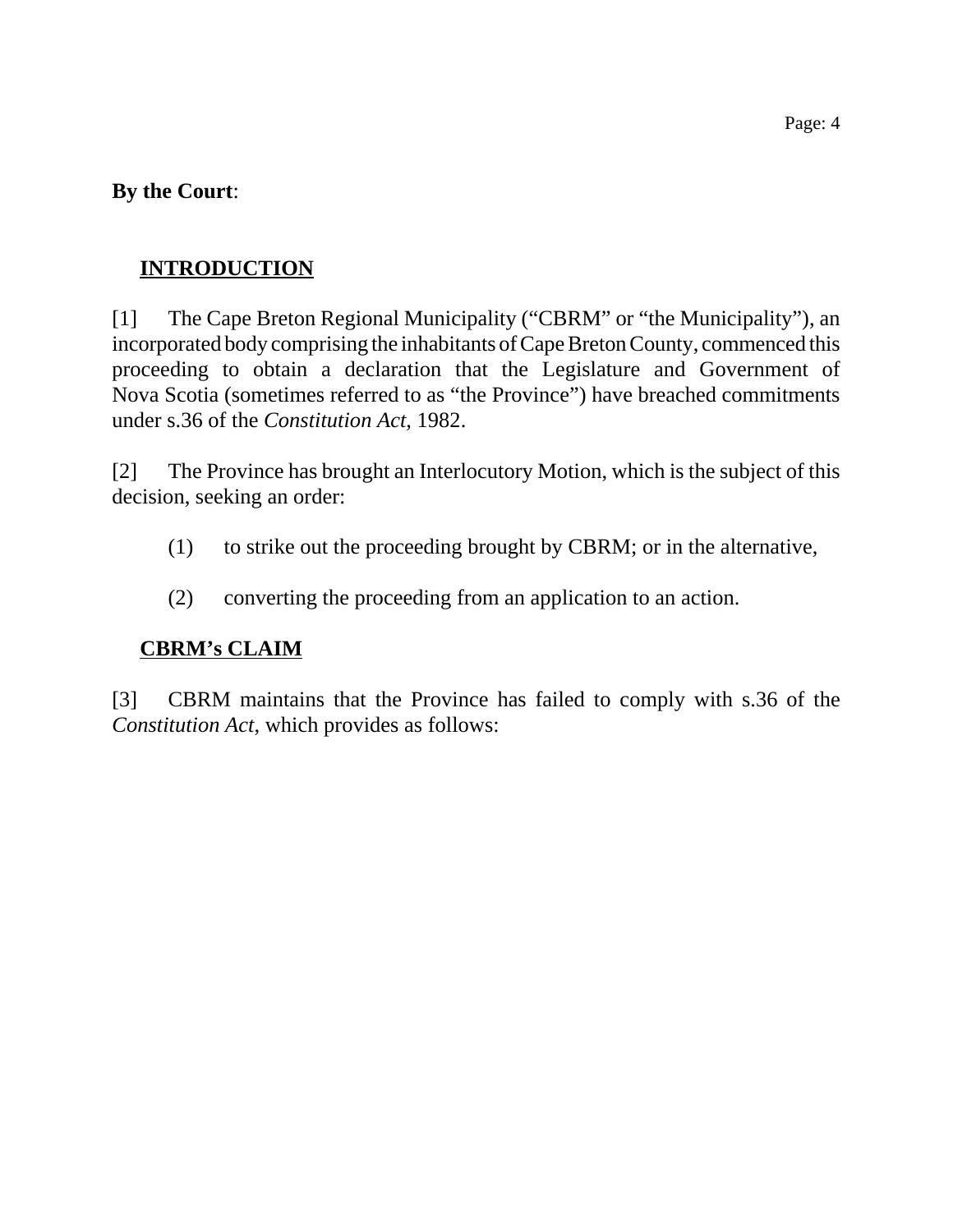#### **EQUALIZATION AND REGIONAL DISPARITIES**

 **36.** (1) Without altering the legislative authority of Parliament or of the provincial legislatures, or the rights of any of them with respect to the exercise of their legislative authority, Parliament and the legislatures, together with the government of Canada and the provincial governments, are committed to

(a) promoting equal opportunities for the well-being of Canadians;

(b) furthering economic development to reduce disparity in opportunities; and

(c) providing essential public services of reasonable quality to all Canadians.

 (2) Parliament and the government of Canada are committed to the principle of making equalization payments to ensure that provincial governments have sufficient revenues to provide reasonably comparable levels of public services at reasonably comparable levels of taxation.

[4] It is the Municipality's position that the Province has a legal obligation under s.36 to fulfill a duty or constitutional commitment to ensure that CBRM's residents, in relation to other Nova Scotians, have reasonably comparable levels of public service in exchange for reasonably comparable levels of taxation. CBRM claims to stand "almost apart in Canada" as an urban region experiencing severe localized disparities, over an extended period of time, without receiving effective government intervention to rectify underlying structural economic problems and significantly ameliorate the resulting economic disparity. The Municipality says that equalization payments which Canada makes to Nova Scotia under s.36(2) are not used by the Province in the manner required by s.36(1).

[5] CBRM's complaints, as enumerated in its Notice of Application and amplified in detailed responses to intensive demands for particulars made by the Province, allege that Nova Scotia has breached each of the commitments set out in s.36(1)(a), (b) and (c) of the *Constitution Act*. The complaints can be grouped into two categories:

(a) Taxes and Services: The Municipal Equalization Complaint

CBRM claims that it experiences lower fiscal capacity, lower levels of public service, and higher municipal taxes than other Nova Scotian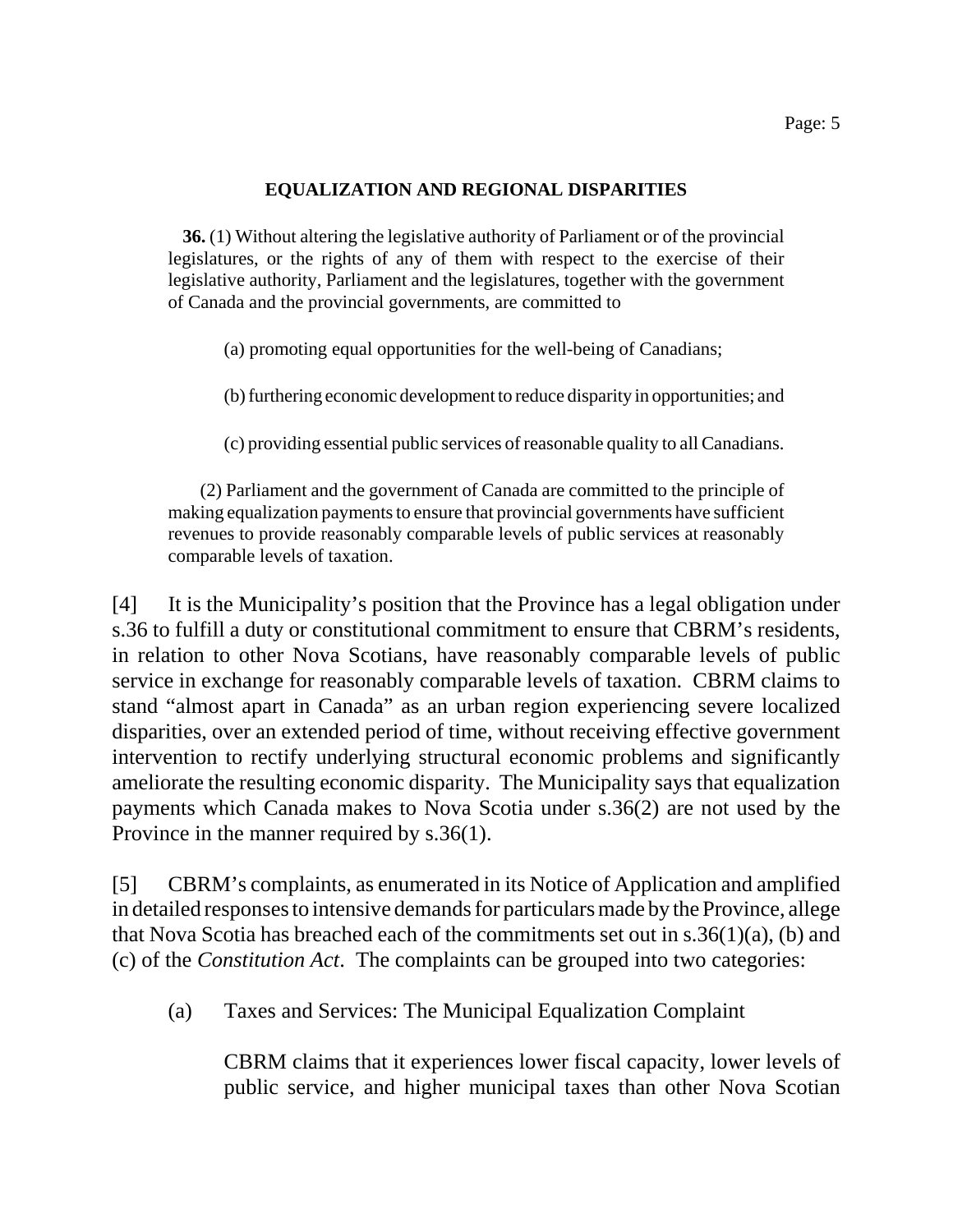municipalities. It maintains that the Province's chosen method of distributing federal equalization monies to municipalities, in particular under the *Municipal Grants Act*, (R.S.N.S. 1989, c. 302) does not promote equal opportunities for residents of CBRM, and does not give the Municipality sufficient fiscal capacity to provide a comparable level of public service for a comparable tax burden.

(b) The Economic Development Complaint

The Municipality says that the Province has failed to fulfill its commitment to further economic development to reduce disparity in opportunities between CBRM's citizens and members of other Nova Scotian communities.

[6] The only relief which CBRM seeks is a declaration that the Government of Nova Scotia has not complied with its commitments under s.36 of the *Constitution Act*. It does not ask the court to determine the full scope of Nova Scotia's constitutional commitment, nor does it request the court to direct what the Province must do to fulfill its obligations. The Municipality does not challenge the constitutionality or validity of the *Municipal Grants Act* or other Nova Scotia legislation.

# **MOTION TO STRIKE THE PROCEEDING**

- [7] The Province submits that:
	- (a) CBRM's Application for a Declaration ought to be struck out because s.36 of the *Constitution Act*, which the Municipality alleges Nova Scotia has breached, is not justiciable, or does not establish a commitment which can give rise to a justiciable claim; and
	- (b) The Economic Development Complaint should also be struck out because CBRM does not have standing to bring the application with respect to the Province's economic development obligations.

[8] The Province's motion to strike is brought under *Civil Procedure Rule 14.25* and pursuant to the inherent jurisdiction of the court, which was confirmed in **Haughn v. Halifax**, [1998] N.S.J. No. 196.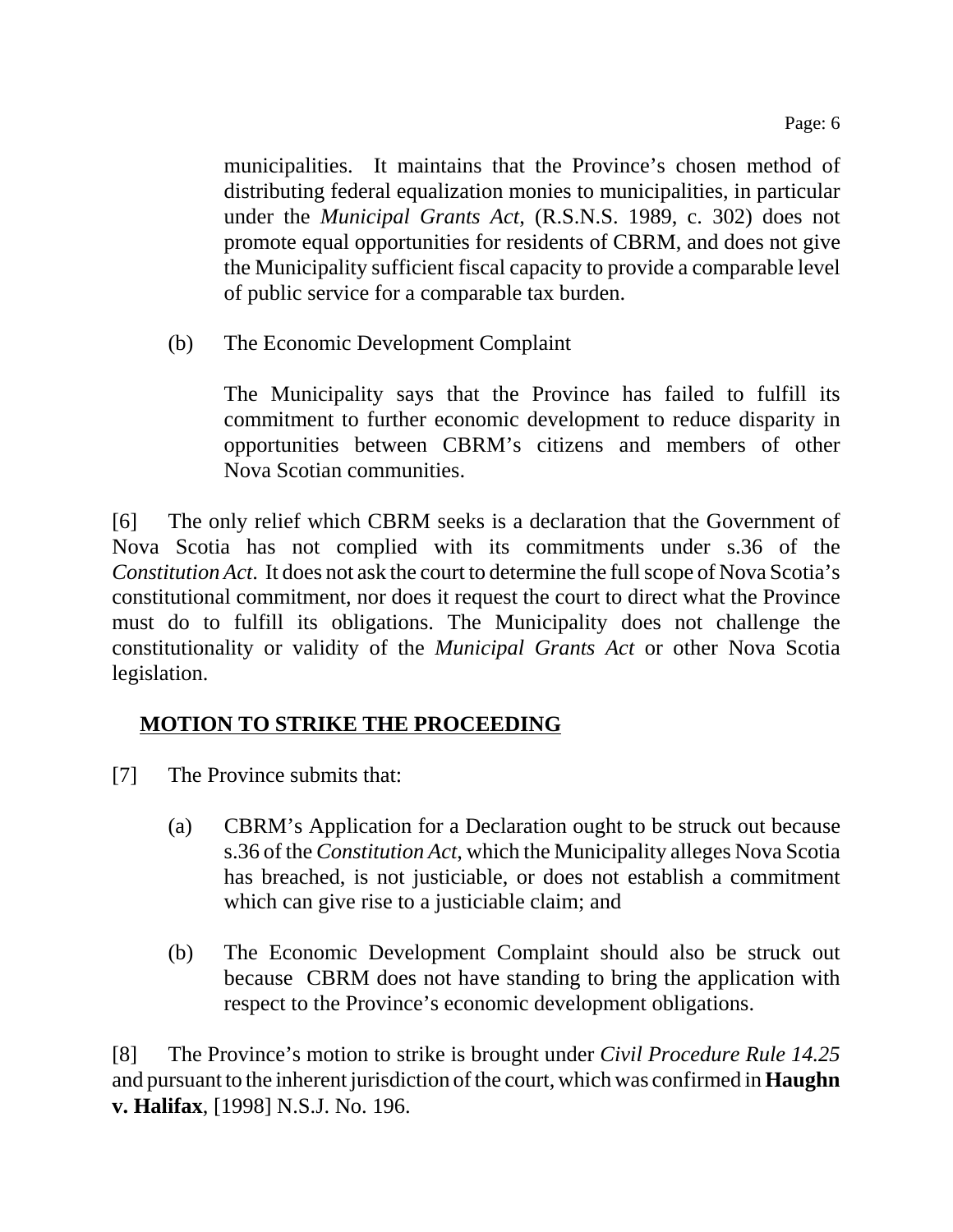#### [9] *Civil Procedure Rule 14.25* states as follows:

#### **14.25.**

(1) The court may at any stage of a proceeding order any pleading, affidavit or statement of facts, or anything therein, to be struck out or amended on the ground that,

(a) it discloses no reasonable cause of action or defence;

(b) it is false, scandalous, frivolous or vexatious;

(c) it may prejudice, embarrass or delay the fair trial of the proceeding;

(d) it is otherwise an abuse of the process of the court; and may order the proceeding to be stayed or dismissed or judgment to be entered accordingly.

(2) Unless the court otherwise orders, no evidence shall be admissible by affidavit or otherwise on an application under paragraph (1)(a). [E. 18/19]

[10] CBRM does not challenge the court's authority to strike this proceeding, if the Province establishes the grounds set out in the Rule.

[11] The Province advised, in response to questions during its oral presentation, that the motion to strike was advanced primarily on the basis that no reasonable cause of action is disclosed, the ground set out in subparagraph (a) of *Rule 14.25(1)*. However, counsel also commented that "one might equally argue that the proceeding is frivolous."

[12] I will first address the suggestion that the proceeding falls in the "frivolous" category referenced in *subparagraph (b)* of *Rule 14.25(1)*. In its submissions, the Province invoked very strong language, which ought to be reserved (if it would ever be helpful in a legal brief) to impugn only the most abusive, frivolous, or vexatious allegations. For example, in its written representations, Nova Scotia used terms such as "absurd", "entirely bizarre", "completely incoherent" and "nonsensical" to describe a pleading or position being advanced by CBRM. The Province described one of the Municipality's arguments as "meager", referred to one claim as "merely a generalized rant", and on one occasion portrayed CBRM's analysis as "a recipe for chaos consequent upon a pleading that is absurd, frivolous and vexatious." In my view, neither the proceeding nor any submissions made on the Municipality's behalf can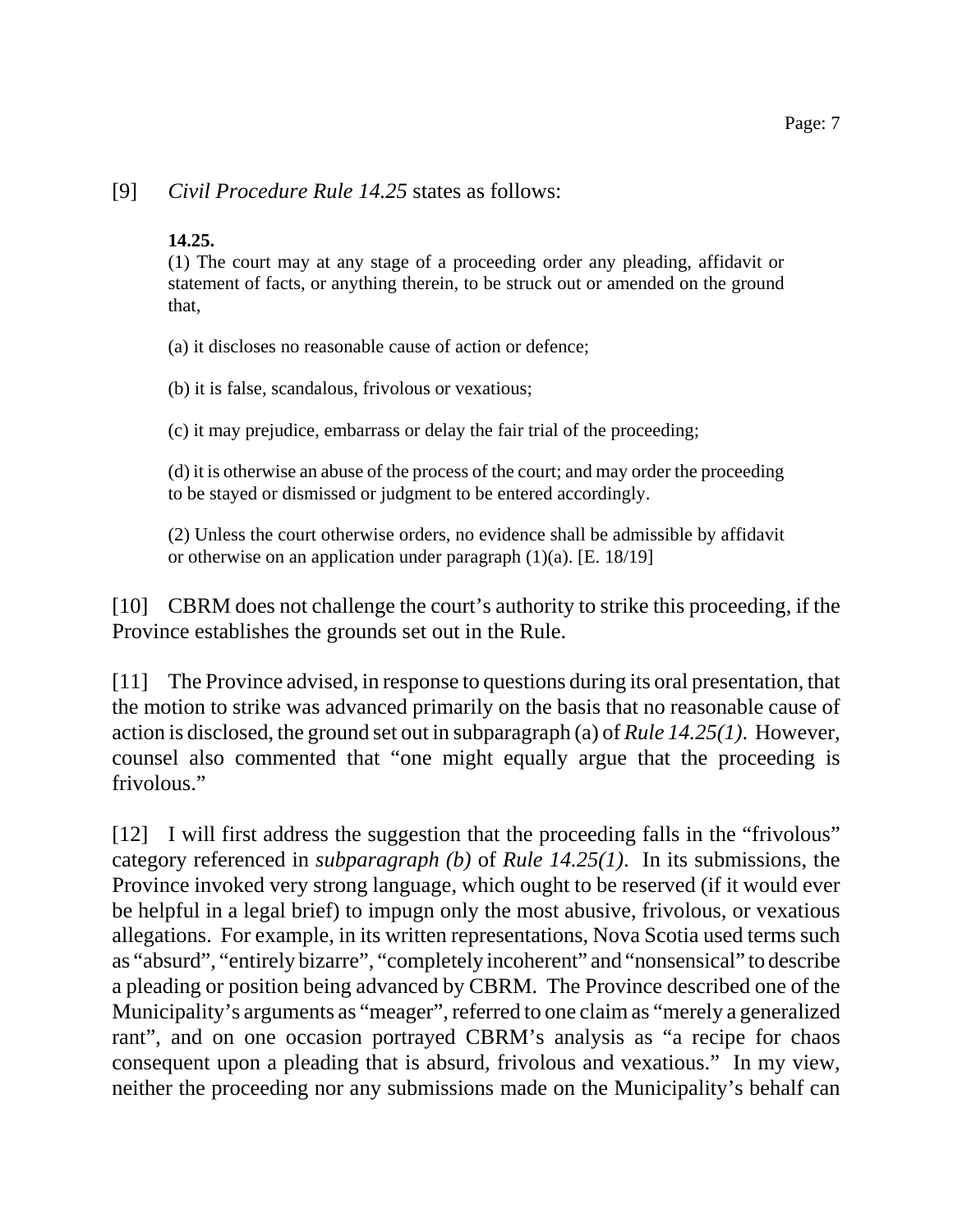properly be described in any of those or similar terms. CBRM's Application represents a genuine effort to bring a matter before this Court; the proceeding is neither frivolous nor vexatious, and does not require further examination under *subparagraph (b), (c) or (d) of Rule 14.25(1)*.

## **TEST TO STRIKE A PROCEEDING AS DISCLOSING NO REASONABLE CAUSE OF ACTION**

[13] CBRM's position that a defendant must satisfy a very high onus in an application to strike a claim under *Rule 14.25(1)(a)* was not contested by the Province, and is correct. In **Operation Dismantle v. The Queen**, [1985] 1 S.C.R. 441, the Supreme Court noted that proceedings challenged on the basis of a failure to disclose a reasonable cause of action should be dismissed only in "plain and obvious cases." (para.73)

[14] The threshold that a moving party must meet on an application to strike is very high. Such a motion can only succeed in the clearest of cases, where it is plain and obvious or beyond reasonable doubt that there is no reasonable cause of action. As Justice Wilson explained for a unanimous Supreme Court in **Hunt v. Carey Canada Inc.**, [1990] 2 S.C.R. 959 at p. 980:

...if there is a chance that the plaintiff might succeed, then that plaintiff should not be "driven from the judgment seat". Neither the length and complexity of the issues, the novelty of the cause of action, nor the potential for the defendant to present a strong defence should prevent a plaintiff from proceeding with his or her case. Only if the action is certain to fail because it contains a radical defect...should the relevant portions of a plaintiff's statement of claim be struck out...

#### [15] A unanimous Nova Scotia Court of Appeal recently explained in **Sable Offshore Energy Inc. v. Ameron International Corp.**, 2007 N.S.C.A. 70 at para.13, that:

The burden is not on the plaintiff to show that the pleaded cause of action exists or will be accepted in the future; the burden is on the defendant to convince the court that the claim is "certain to fail."

(Application for leave to appeal to S.C.C. denied, 2008 CarswellNS 13 (January 17, 2008))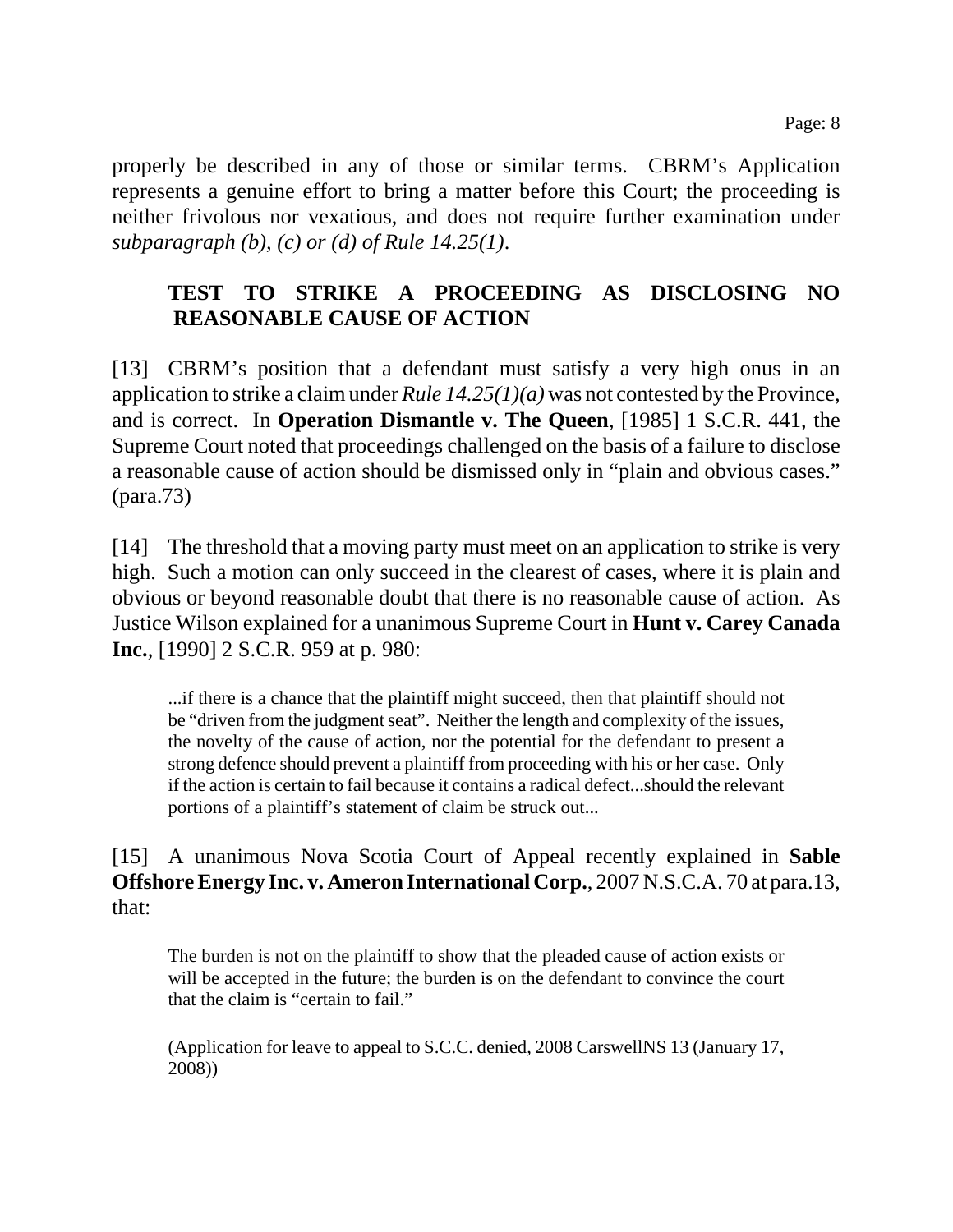[16] Similarly, in **CGU Insurance Co. of Canada v. Noble**, 2003 N.S.C.A. 102 at para.13, the Nova Scotia Court of Appeal stated: "deciding a claim without trial is a serious matter which should occur only if the claim, on its face, is absolutely unsustainable."

[17] Novelty can be a critical factor in the analysis. As Justice Wilson explained for the Supreme Court in **Hunt v. Carey** (*supra*) at pp.990-91: "where a Statement of Claim reveals a difficult and important point of law, it may well be critical that the action be allowed to proceed."

[18] Pleadings should not be struck unless, it is "perfectly clear" that they do not disclose a reasonable cause of action. (**Carley Estate v. Allied Signal Inc.**, [1997] B.C.J. No. 1097 at para.3)

[19] In an application to strike, all the facts pleaded by the plaintiff must be deemed to be proven. (**Hunt v. Carey** (*supra*) at p. 979; **Lamey v. Wentworth Valley Developments Ltd.** (1999), 173 D.L.R. (4<sup>th</sup>) 641 (N.S.C.A.))

## **JUSTICIABILITY OF SECTION 36 OF THE** *CONSTITUTION ACT*

## **A. Definition and Test**

[20] Nova Scotia submits that the proceeding does not have the requisite legal component to be justiciable. The Province maintains that adjudicating CBRM's complaint would not involve the court in an interpretation of law, but rather in a review of economic policy, and accordingly it discloses no "cause of action." The Municipality claims that when the commitments expressed in s.36 were included in the text of the *Constitution Act*, under s.52(1) of that Act they became part of the "supreme law of Canada", so that the question whether a province has breached a constitutional commitment under s.36 is a question of constitutional law that can only be authoritatively resolved by courts, and is therefore justiciable.

[21] The term "justiciability" has been defined as follows by Professor L. M. Sossin in *Boundaries of Judicial Review: the Law of Justiciability in Canada* (Scarborough, Ont: Carswell, 1999) at page 2:

...justiciability may be defined as a set of judge-made rules, norms and principles delineating the scope of judicial intervention in social, political and economic life.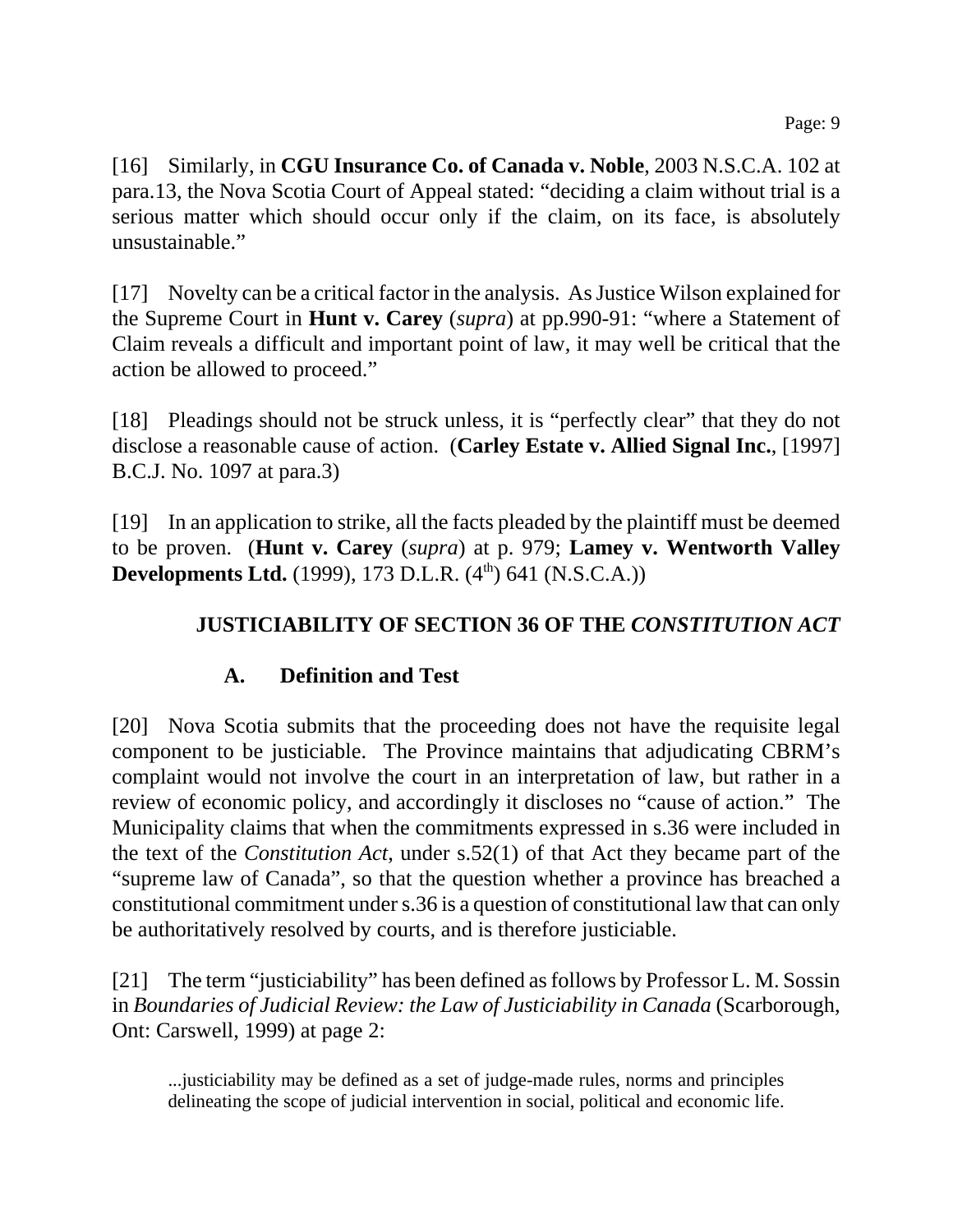In short, if a subject-matter is held to be suitable for judicial determination, it is said to be justiciable; if a subject-matter is held not to be suitable for judicial determination, it is said to be non-justiciable. The criteria used to make this determination pertain to three factors: (1) the capacities and legitimacy of the judicial process, (2) the constitutional separation of powers and (3) the nature of the dispute before the court.

[22] The Supreme Court of Canada has considered in several recent cases whether litigation raised a justiciable constitutional issue. CBRM and the Province cite the same cases to identify the test; the parties differ concerning how the criteria for justiciability apply in this case.

[23] In **Finlay v. Canada (Minister of Finance)**, [1986] 2 S.C.R. 607, at 632-33 ("**Finlay**") the Supreme Court held that "questions of law" are "clearly justiciable", even when they have a "policy context or implications":

The concern about the proper role of the courts and their constitutional relationship to the other branches of government is addressed by the requirement of justiciability,... The requirement of justiciability was considered by this Court in *Operation Dismantle Inc. v. The Queen*, [1985] 1 S.C.R. 441, where reference was made to both the institutional and constitutional aspects of justiciability. The question of justiciability in that case was considered in the context of a challenge, based on the *Canadian Charter of Rights and Freedoms*, to the constitutionality of a decision of the executive government of Canada in the realms of foreign policy and national defence. As I read the reasons of Wilson J., with whom Dickson J. (now C.J.) concurred on the question of justiciability, they affirm that where there is an issue which is appropriate for judicial determination the courts should not decline to determine it on the ground that because of its policy context or implications it is better left for review and determination by the legislative or executive branches of government. That was, of course, said in the context of the judicial duty to rule on issues of constitutionality under the *Charter*, but I take it to be equally applicable to a non-constitutional issue of the limits of statutory authority. There will no doubt be cases in which the question of provincial compliance with the conditions of federal cost-sharing will raise issues that are not appropriate for judicial determination, but the particular issues of provincial non-compliance raised by the respondent's statement of claim are questions of law and as such clearly justiciable. The same is, of course, true of the issue of statutory authority under s.7 of the Plan. I am, therefore, of the opinion that the recognition of public interest standing in this case should not be refused on the ground of justiciability.

In **Canada (Auditor General) v. Canada**, [1989] 2 S.C.R. 49, Chief Justice Dickson wrote for the court as follows at para 49: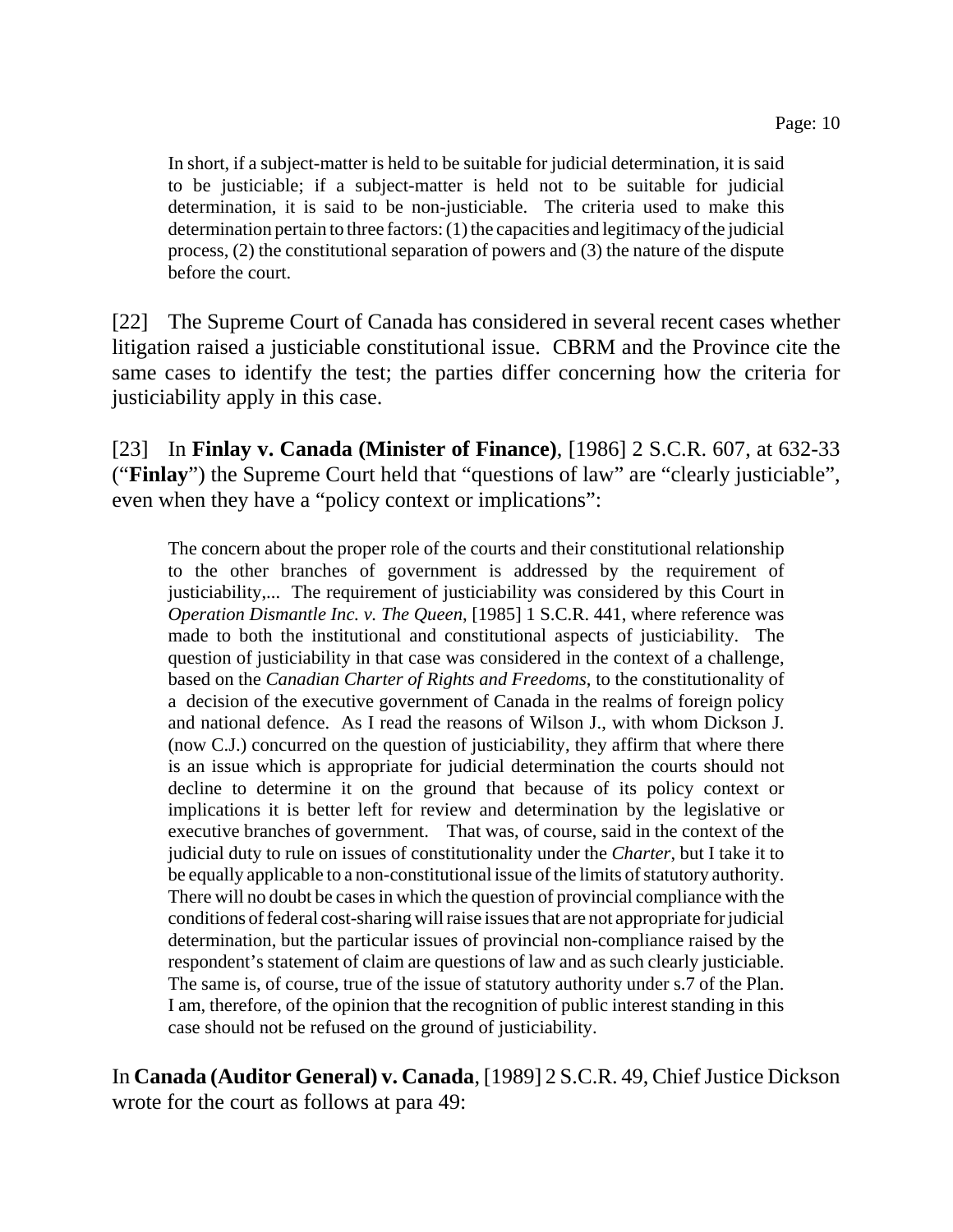... As I noted in *Operation Dismantle Inc. v. the Queen*, [1985] 1 S.C.R. 441, at p. 459, justiciability is a "doctrine...founded upon a concern with the appropriate role of the courts as the forum for the resolution of different types of disputes", endorsing for the majority the discussion of Wilson J. beginning at p. 460. Wilson J. took the view that an issue is non-justiciable if it involves "moral and political considerations which it is not within the province of the courts to assess" (p. 465). An inquiry into justiciability is, first and foremost, a normative inquiry into the appropriateness as a matter of constitutional judicial policy of the courts deciding a given issue or, instead, deferring to other decision-making institutions of the polity.

Subsequently, in **Reference re Canada Assistance Plan** [1991] 2 S.C.R. 525, ("**CAP**") the Court stated the test for justiciability to be whether a question had "a sufficient legal component to warrant the intervention of the judicial branch":

26 While there may be many reasons why a question is non-justiciable, in this appeal the Attorney General of Canada submitted that to answer the questions would draw the Court into a political controversy and involve it in the legislative process. In exercising its discretion whether to determine a matter that is alleged to be non-justiciable, the Court's primary concern is to retain its proper role within the constitutional framework of our democratic form of government. See *Canada (Auditor General) v. Canada (Minister of Energy, Mines and Resources)*, [1989] 2 S.C.R. 49, at pp. 90-91, and *Borowski v. Canada (Attorney General)*, [1989] 1 S.C.R. 342, at p. 362. In considering its appropriate role the Court must determine whether the question is purely political in nature and should, therefore, be determined in another forum or whether it has a sufficient legal component to warrant the intervention of the judicial branch. In *Reference re Resolution to amend the Constitution*, supra, at p. 884, the majority in Part II of the judgment said:

We agree with what Freedman C.J.M. wrote on this subject in the Manitoba Reference [*Reference Re Amendment of the Constitution of Canada* (1981), 117 D.L.R. (3d) 1 (Man. C.A.)] at p. 13:

> In my view, this submission goes too far. Its characterization of Question 2 as "purely political" overstates the case. That there is a political element embodied in the question, arising from the contents of the joint address, may well be the case. But that does not end the matter. If Question 2, even if in part political, possesses a constitutional feature, it would legitimately call for our reply.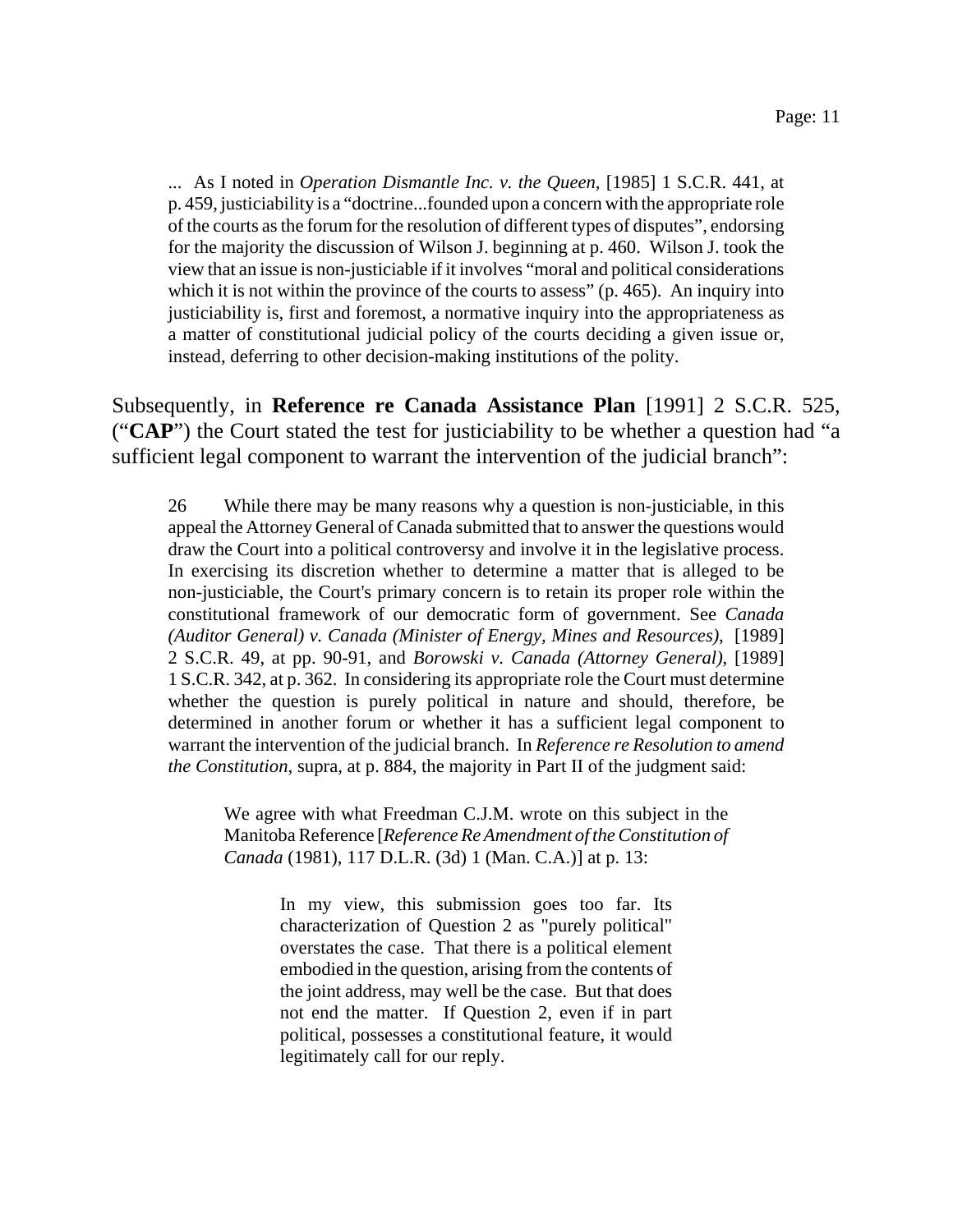In my view, the request for a decision by this Court on whether there is a constitutional convention, in the circumstances described, that the Dominion will not act without the agreement of the Provinces poses a question that it [sic], at least in part, constitutional in character. It therefore calls for an answer, and I propose to answer it.

27 This was reiterated in *Reference re Objection by Quebec to a Resolution to amend the Constitution*, [1982] 2 S.C.R. 793, at p. 805. The Court reaffirmed the validity of the above passage from the judgment of Freedman C.J.M. While the passage speaks to a "constitutional feature", it is equally applicable to a question which possesses a sufficient legal component to warrant a decision by a court. Since only a court can authoritatively resolve a legal question, its decision will serve to resolve a controversy or it will have some other practical significance.

The Court returned to the issue in the context of whether it should answer a constitutional reference question in **Reference re Secession of Quebec**, [1998] 2 S.C.R. 217, ("**Quebec Secession**") where is said:

26 ...Though a reference differs from the Court's usual adjudicative function, the Court should not, even in the context of a reference, entertain questions that would be inappropriate to answer. However, given the very different nature of a reference, the question of the appropriateness of answering a question should not focus on whether the dispute is formally adversarial or whether it disposes of cognizable rights. Rather, it should consider whether the dispute is appropriately addressed by a court of law.

...

Thus the circumstances in which the Court may decline to answer a reference question on the basis of "non-justiciability" include:

- (I) if to do so would take the Court beyond its own assessment of its proper role in the constitutional framework of our democratic form of government or
- (ii) if the Court could not give an answer that lies within its area of expertise: the interpretation of law.

27 As to the "proper role" of the Court, it is important to underline, contrary to the submission of the amicus curiae, that the questions posed in this Reference do not ask the Court to usurp any democratic decision that the people of Quebec may be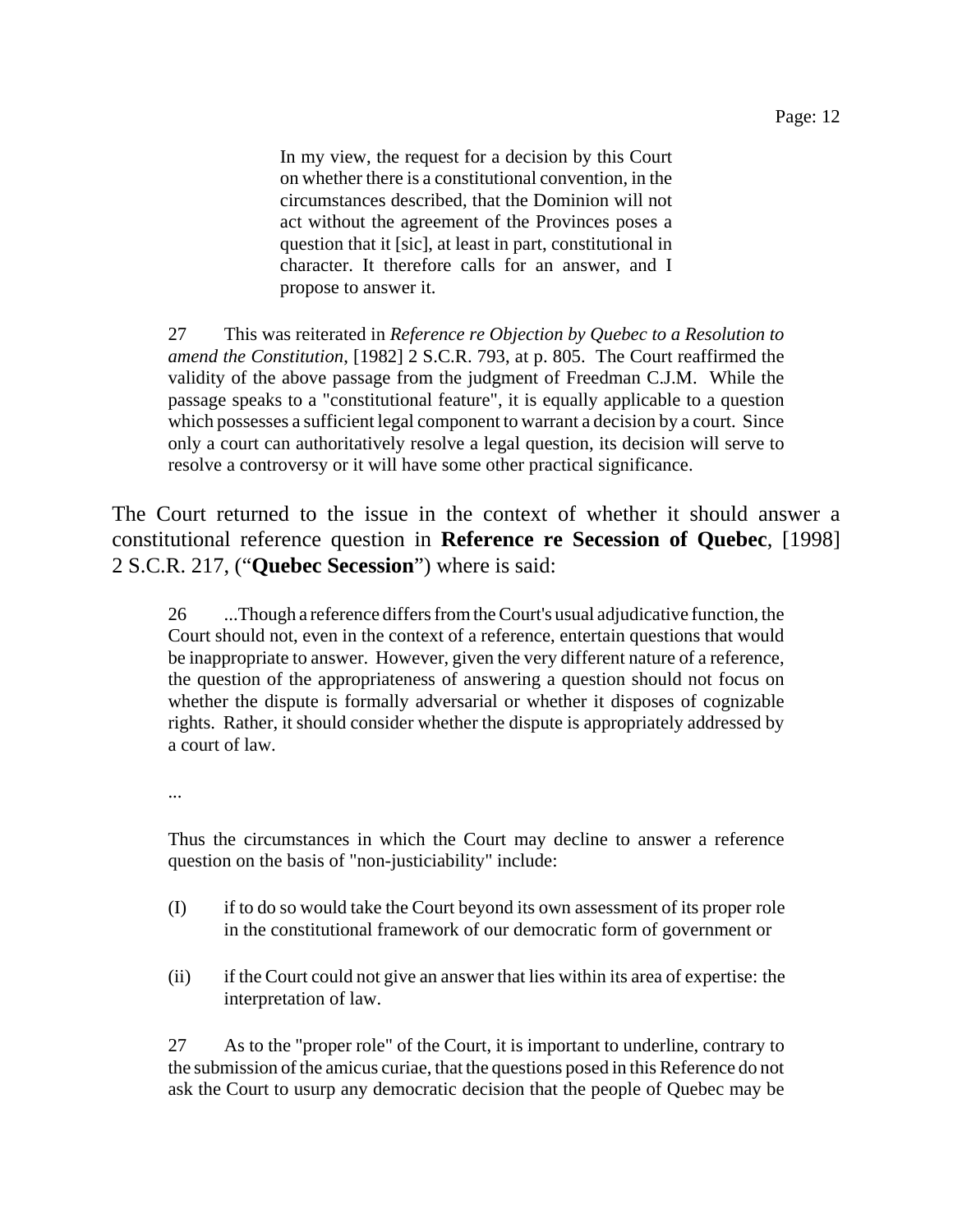called upon to make. The questions posed by the Governor in Council, as we interpret them, are strictly limited to aspects of the legal framework in which that democratic decision is to be taken. The attempted analogy to the U.S. "political questions" doctrine therefore has no application. The legal framework having been clarified, it will be for the population of Quebec, acting through the political process, to decide whether or not to pursue secession. As will be seen, the legal framework involves the rights and obligations of Canadians who live outside the province of Quebec, as well as those who live within Quebec.

28 As to the "legal" nature of the questions posed, if the Court is of the opinion that it is being asked a question with a significant extralegal component, it may interpret the question so as to answer only its legal aspects; if this is not possible, the Court may decline to answer the question. In the present Reference the questions may clearly be interpreted as directed to legal issues, and, so interpreted, the Court is in a position to answer them.

## **B. Determination Respecting Justiciability**

[24] CBRM submits that its claim raises the following three questions of mixed law and fact that engage the court in a judicial role of interpreting s.36 of the *Constitution Act* and determining whether Nova Scotia has met a legal standard set out in that constitutional provision:

- (a) Does s.36 of the *Constitution Act*, 1982 obligate provinces that receive federal equalization payments to provide "reasonably comparable levels of public services at reasonably comparable levels of taxation"?
- (b) Has Nova Scotia done so?
- (c) Is CBRM a community that has not received reasonably comparable levels of public services at reasonably comparable levels of taxation as compared to other Nova Scotian communities?

[25] For the reasons which follow, I have concluded that CBRM's proceeding does not raise a justiciable issue - the questions the Municipality seeks to have determined in the context of complaints advanced respecting Municipal Equalization and Economic Development do not have a sufficient legal component to warrant court intervention. If the court were to adjudicate the dispute, it would exceed its proper role within Canada's constitutional framework as defined in **CAP** and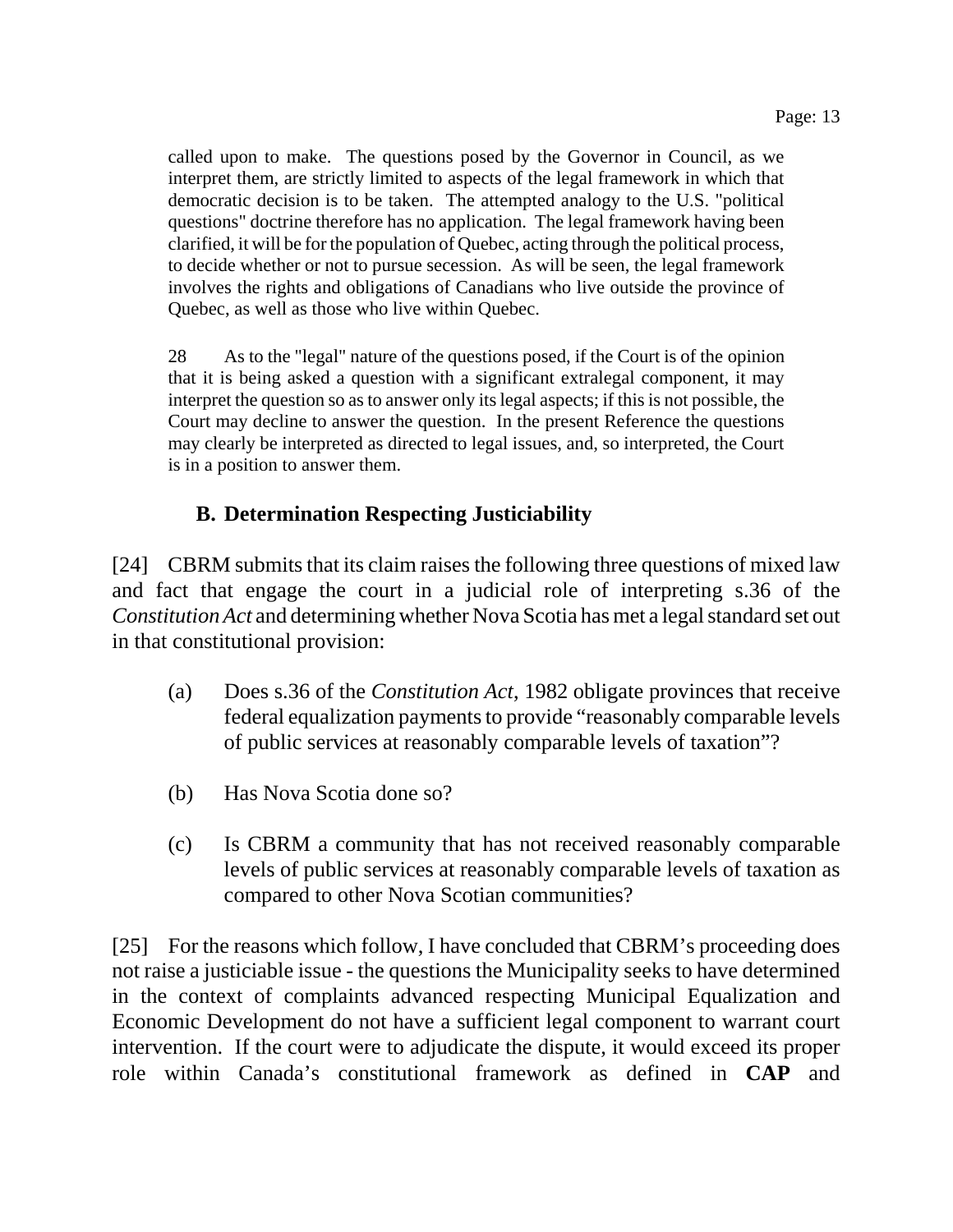**Quebec Secession** and engage in political and economic considerations which are not appropriate for judicial determination.

#### **C. Analysis**

## **(I)** *Constitution Act***, Section 36: Previous Assessment of Justiciability by Courts**

[26] The justiciability of s.36 of the *Constitution Act* has not been addressed by the Supreme Court of Canada, and has been considered in only two reported cases, both at the Court of Appeal level.

[27] In **Manitoba Keewatinowi Okimakanak Inc. v. Manitoba Hydro-Electric Board** (1992), 91 D.L.R. (4<sup>th</sup>) 554, ("**Keewatinowi**") the Manitoba Court of Appeal commented in *obiter dicta* that s.36 may be amenable to judicial consideration. The appellant relied in part on s.36(1)(c) to challenge a Hydro general rate increase that had been approved by Manitoba's Hydro-Electric Board (the "Board"), and argued that until reduced electrical capacity in remote communities could be ameliorated, there should be a substantial reduction in the rates paid by the inhabitants of these communities. The appellant was unsuccessful in its submissions to the Board, which made the following statement (quoted by the Court of Appeal at p.556) with regard to  $s.36(1)(c)$ :

Section 36(1)(c) of the Constitution Act, 1982 evidences the objective of Canadian governments of ensuring that all Canadians are provided with essential public services of reasonable quality and while the enhancement by Hydro of its delivery of power is consistent with this objective, it is the opinion of the Board that this provision in the Constitution Act does not mandate any specific level of service by Hydro nor necessitate any specific Board action at this time.

The Manitoba Court of Appeal ruled on the basis that there was no nexus between s.36(1)(c) and the powers of the Board, which lacked jurisdiction to order Manitoba Hydro to improve the level or quality of service in any region. In *obiter*, that Court commented on the meaning of s.36(1)(c) as follows at pp.557-558:

There have been no cases dealing with the interpretation of s.  $36(1)(c)$  of the Constitution Act, 1982. There is considerable academic debate as to whether the section in fact creates enforceable rights and, if so, whether they are not in any event - by virtue of the preamble to the section - subordinate to the ordinary acts of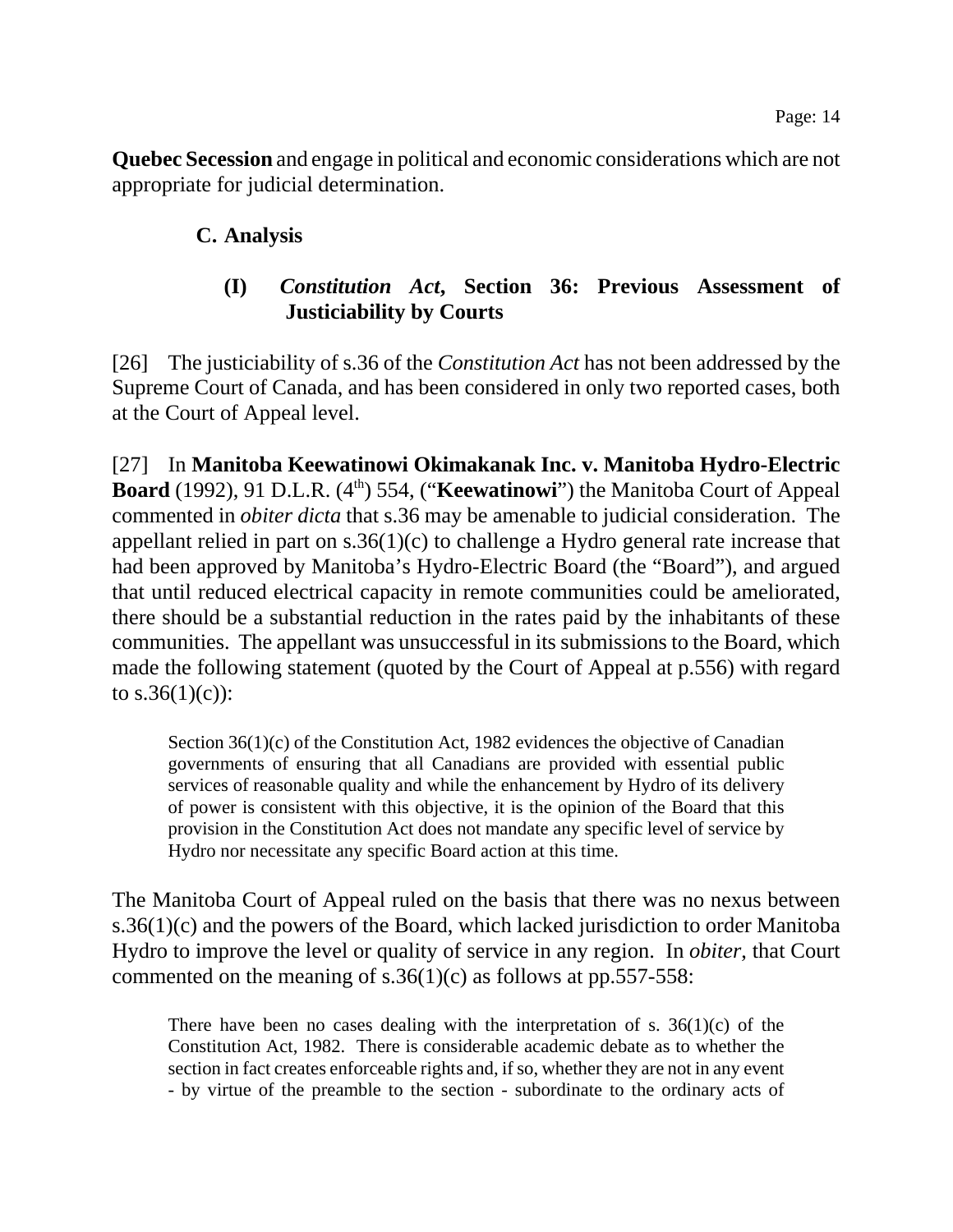Parliament and the provincial legislatures. Suffice it to say I am satisfied that in the general sense a reasonable argument might be advanced that the section could possibly have been intended to create enforceable rights. However, it is not necessary to decide this point in light of the disposition I am about to make.

[28] In **Canadian Bar Association v. British Columbia** ("**CBA**") the plaintiff brought a systemic challenge respecting the provisions of the legal aid scheme in British Columbia and sought, among other remedies, a declaration that "the Federal Crown and the Provincial Crown are in breach of s.36(1)(c) of the *Constitution Act*, 1982, due to inadequacies in BC Civil Legal Aid by failing to establish and maintain a civil legal aid regime that ensures meaningful and effective access to justice..." In September 2006 the British Columbia Supreme Court ruled that the plaintiff did not have standing and dismissed the action [2006] B.C.J. No. 1342. The Court also addressed an alternative submission by the defendant that the claim should be struck out under *B.C. Rule 19(24)*, which is substantially the same as *Nova Scotia Rule 14.25(1)*. With respect to the plaintiff's allegation that the crown defendants had breached s.36(1) of the *Constitution Act*, the Supreme Court stated at para.118:

In my view this constitutional provision [s.36] cannot form the basis of a claim since it only contains a statement of "commitment".

and concluded at para.126:

The claims of the CBA for alleged violations of written and unwritten constitutional norms are also dismissed under R. 19(24).

[29] Nova Scotia argued that the Court dismissed the claim on two grounds: (1) that the CBA had no standing; (2) that there was no "reasonable claim" under *Rule 19.24*. CBRM strongly suggested that the decision was based only on the standing issue, vigorously maintained that the conclusion that there was no reasonable cause of action was *obiter*, and submitted that this Court should not be persuaded by the British Columbia Supreme Court's comments concerning s.36.

[30] With respect, I disagree with the Municipality's view that the Court's statements concerning s.36 and the absence of a reasonable claim were *obiter*. Immediately after addressing representations based on the *Canadian Charter of Rights and Freedoms* and the plaintiff's constitutional arguments, including the submission based on s.36, the Court said at para.119: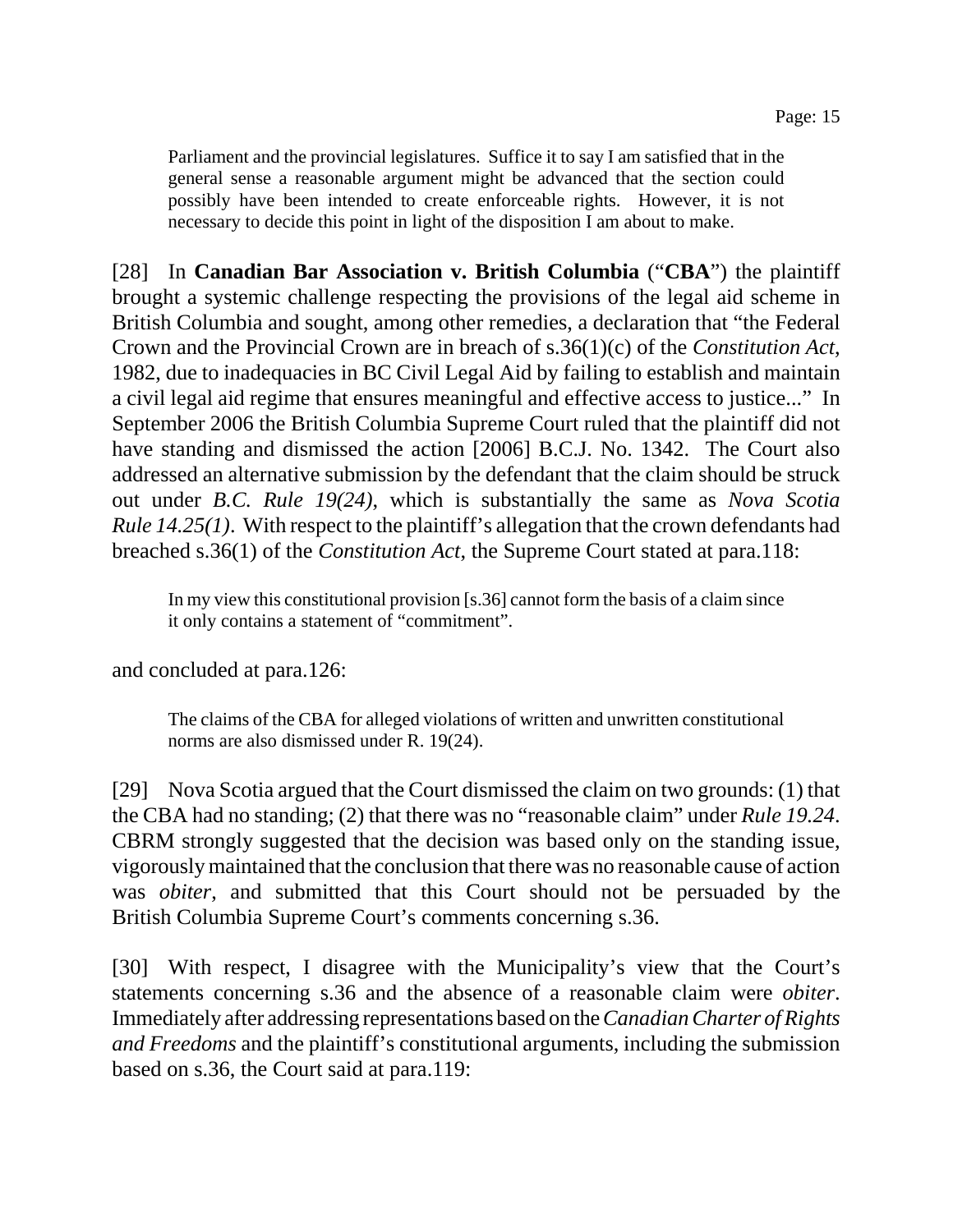Hence I conclude that the statement of claim fails to disclose a reasonable claim pursuant to any of the **Charter** or constitutional provisions pleaded.

[31] The B.C. Supreme Court's expression (quoted in para.28 of these reasons) that s.36 cannot form the basis of a claim because it only contains a statement of commitment was tantamount to a finding that the section is "not justiciable", and was one of the grounds upon which that Court concluded the plaintiff's proceeding did not disclose a reasonable claim. Although the Court also noted at paras.102-103 that previous decisions had determined there was no general constitutional right to legal aid, that does not diminish the significance of the Court's conclusion concerning the justiciability of s.36.

[32] After submissions were presented on this motion, the British Columbia Court of Appeal dismissed an appeal from the Supreme Court's decision in the **CBA** case (2008 B.C.C.A. 92). The Court of Appeal ruled that the CBA's statement of claim did not disclose a reasonable cause of action, and that the pleadings were too general to permit the inquiry sought or the relief contended for. (paras.13, 15) Because the Court of Appeal concluded that the CBA had failed to plead a reasonable claim, it declined to express an opinion on a matter of standing, a disposition which supports the Province's position that the B.C. Supreme Court's conclusion concerning the justiciability of s.36 was a foundation for its dismissal of the plaintiff's claim, and not *obiter dicta* as CBRM contended.

[33] Upon release of the Court of Appeal decision in the **CBA** case, counsel for CBRM and the Province were provided an opportunity to make additional submissions in this case.

[34] In the context of upholding the Supreme Court's decision that no reasonable claim had been disclosed in the "too general" pleading by the CBA, the Court of Appeal, after quoting s.36 of the *Constitution Act*, stated as follows at para.53:

I accept that "a reasonable argument might be advanced that the section could possibly have been intended to create enforceable rights" (**Manitoba Keewatinowi Okimakanak** at para.10), but more than that is required of a statement of claim. Material facts must be pleaded to create an informed environment for consideration of that question. The statement of claim in this case does not accomplish that end. On these pleadings, this claim is not justiciable  $-$  there is no reasonable claim to try.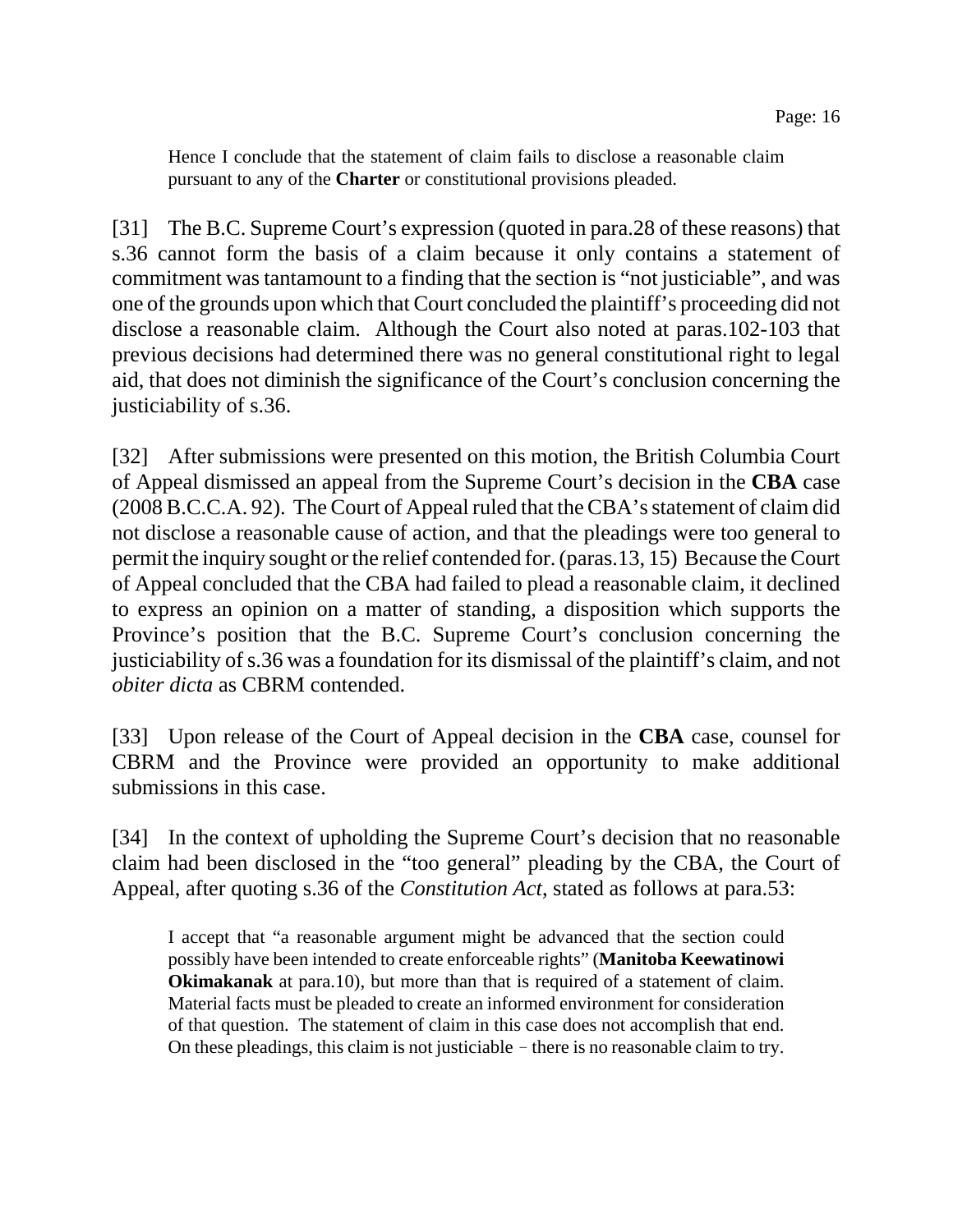[35] CBRM emphasizes that the first sentence in the quotation indicates that the only two Court of Appeal decisions that have considered s.36, the B.C. ruling in **CBA** and the Manitoba decision in **Keewatinowi**, are consistent in finding that the provision may be amenable to judicial consideration. The Province highlights the remainder of the quotation, indicating that material facts must be pleaded, and pleadings which are too general do not raise a reasonable claim.

[36] Although the Courts of Appeal in Manitoba and British Columbia did not foreclose the possibility that s.36 of the *Constitution Act* could be justiciable, in my view they did not attribute much likelihood to the proposition, using the terms:

A reasonable argument might be advanced that the section could possibly have been intended to create enforceable rights. [emphasis added]

Neither Court concluded that an alleged breach of s.36 raised a justiciable issue in the circumstances presented. The British Columbia Court of Appeal declined to proceed on a pleading which did not attack the constitutionality of any statute or regulation, or otherwise plead facts to create an informed environment to consider whether enforceable rights were created by the section.

[37] In my view the pleadings in this case do not allege material facts which create an informed environment to have the court determine whether s.36 could possibly have been intended to give CBRM enforceable rights. In determining that the claim is not justiciable, I have considered not only the test outlined by the British Columbia Court of Appeal in **CBA**, but also the other issues raised, submissions made, and authorities referenced by the parties, which are addressed in the following sections of these reasons.

# **(II) Section 36 - Academic Commentary**

[38] Constitutional experts hold differing views concerning the justiciability of s.36. Professor Peter Hogg in Constitutional Law of Canada (5<sup>th</sup> ed., Carswell Looseleaf) Vol. 1 at p.6-10) suggests that the constitutional obligation to make equalization payments to provinces is probably too vague, too political to be justiciable. At p.33-2, Professor Hogg opines:

The provision  $[s.36(1)]$  seems to be a statement of aspiration rather than an enforceable obligation.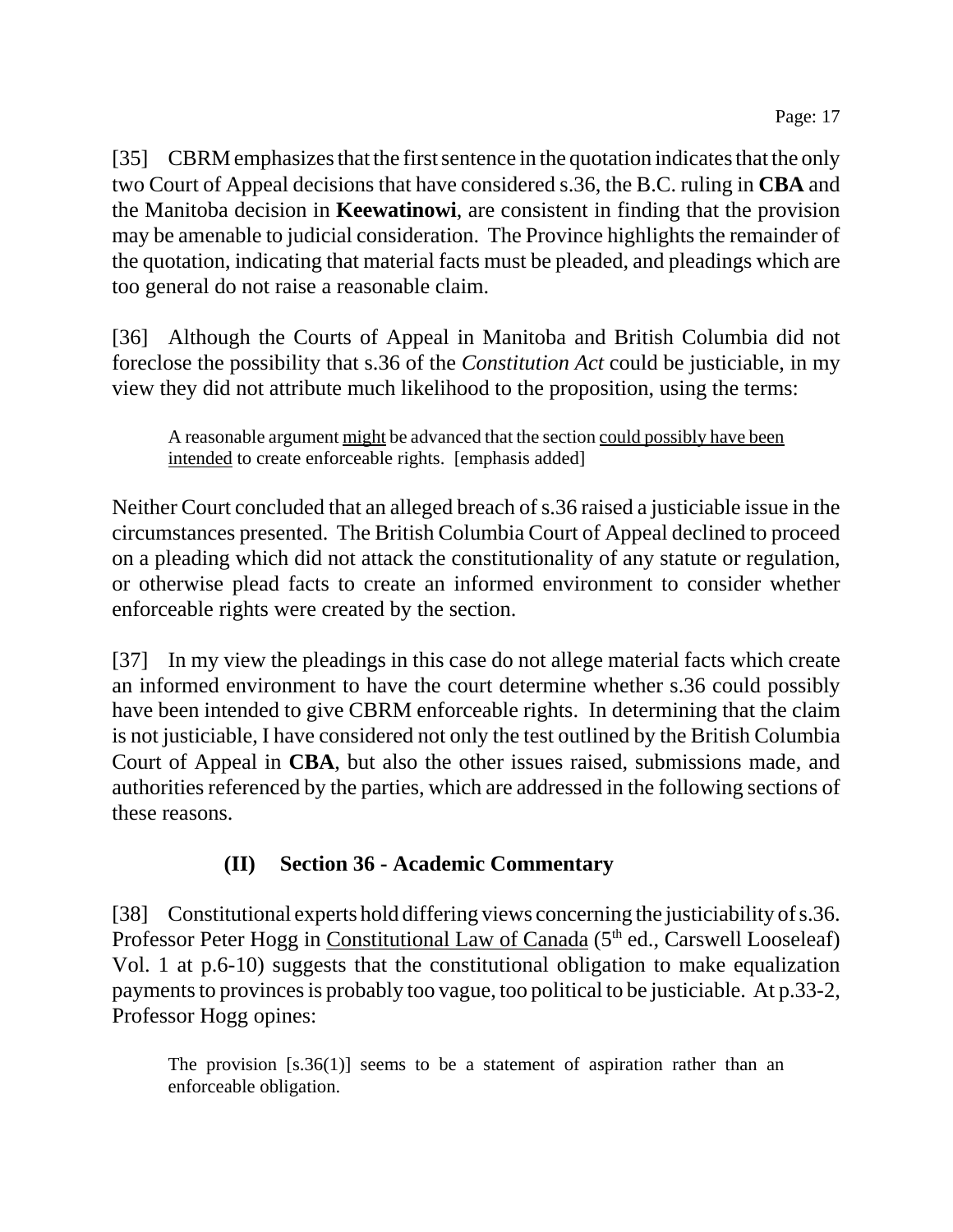[39] Professor Kent Roach in Constitutional Remedies in Canada (Canada Law Book) 2006 expresses a similar opinion at p.2-32:

Section 36 of the *Constitution Act*, 1982, did provide commitments to equalization payments from the Federal Government to the provinces to promote "equal opportunities for the well being of Canadians" and to provide "essential public services of reasonable quality for all Canadians", but it is non-justiciable and has no monitoring mechanism. (Footnote 197)

[40] Contrary views are held by Professor Lorne Sossin and by Aymen Nader. In *Boundaries of Judicial Review: the Law of Justiciability in Canada*, *(supra*) Professor Sossin writes at p.191:

The argument that s.36 was intended to create justiciable obligations on the federal and provincial governments is reinforced by the inclusion of the term "commitment" to describe the protections contained therein. A commitment suggests the creation of an enforceable obligation, at least to employ one's best efforts in securing that to which one is committed. However, it falls short of creating any mandatory obligation to provide a particular level of funding or type of benefit.

There is further support for this position if one views the treatment of constitutional conventions, discussed above, as analogous to how the Supreme Court would approach s.36. The *Patriation Reference* [in which the Supreme Court of Canada decided that it was appropriate to answer a reference question regarding an [sic] constitutional convention, even though such conventions are not enforceable by the courts] is authority for the proposition that a political disputes [sic] may nonetheless be justiciable if they possess a "constitutional feature." It simply does not make sense that unwritten, judge-made constitutional doctrines such as conventions possess this "constitutional feature", while written provisions of the *Constitution Act*, 1982 do not.

In a law review article, Professor Sossin opined that while s.36:

may not be enforceable in terms of requiring the government to penalize provinces whose welfare policies failed to meet certain standards, it could appropriately be the subject of a declaration by the Court regarding the proper action by the government in the circumstances. ("Salvaging the Welfare State?: The Prospects of Judicial Review for the Canada Health & Social Transfer" (1998) 21 Dalhousie L.J.14)

[41] Aymen Nader wrote in an earlier edition of the same law journal: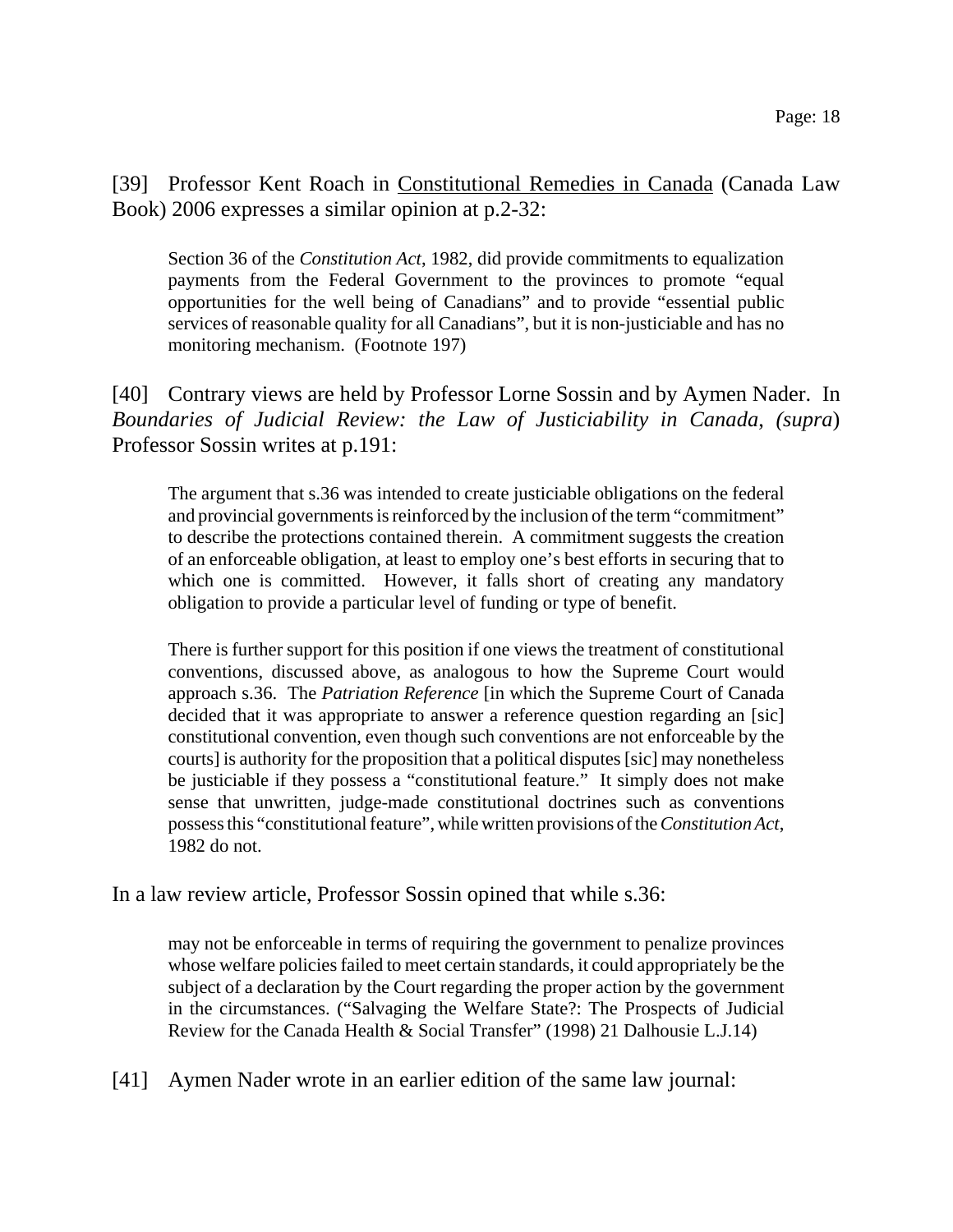Sufficient jurisprudence exists to suggest that if the issue put to a court has a constitutional feature or a sufficient legal component then, in spite of its more open texture of political dimensions, the court will take cognizance of it... Although a coercive remedy may or may not be available in an action based on this section [s.36], considerable authority exists to suggest that the courts have the power to make "binding declarations of right, whether or not any consequential relief is or could be claimed." A statement by the courts that a government is acting in violation of the Constitution without further judicial requirement that its actions be rectified remains a viable remedy. (A. Nader, "Providing Essential Services: Canada's Constitutional Commitment under S.36" (1997) 19 Dalhousie L.J. 306)

## **(III) Justiciability - Other Authorities**

[42] CBRM suggests that Supreme Court of Canada decisions which have addressed justiciability in constitutional cases, without consideration of s.36 of the *Constitution Act*, demonstrate that courts can appropriately make legal determinations regarding federal/provincial fiscal arrangements. The Municipality refers to **Finlay** (*supra*) and to **CAP** (*supra*), but I am not persuaded that those cases assist CBRM. Both dealt with federal legislation, the issues were more defined than in this case, and s.36 of the *Constitution Act* was not relevant to the determination. Mr. Finlay contended that federal cost sharing payments to Manitoba were illegal as being contrary to federal statutory authority; in the **CAP** reference the court was required to interpret a federal statute and a federal/provincial agreement and also to address the applicability of the legal doctrine of legitimate expectations to the process involved in enacting a money bill. In my view, unlike in **Finlay** and **CAP**, CBRM's claim does not have sufficient legal component to attract court intervention.

[43] Other decisions upon which the Municipality relies to support the justiciability of its claim are distinguishable because they considered the validity of legislation or addressed a party's specific statutory right. For example, in **Chaoulli v. Quebec (Attorney General)**,[2005] 1 S.C.R. 791 ("**Chaoulli**") and **Doucet-Boudreau v. Nova Scotia (Minister of Education)**, [2003] 3 S.C.R. 3, the Supreme Court considered whether rights under a specific section of the *Canadian Charter of Rights and Freedoms* were violated; in **Chaoulli** offending legislation was struck down.

## **(IV) Intent That Section 36 Be Justiciable: "Supreme Law of Canada and Fundamental Constitutional Principles"**

[44] The *Constitution Act*, s.52(1) provides as follows: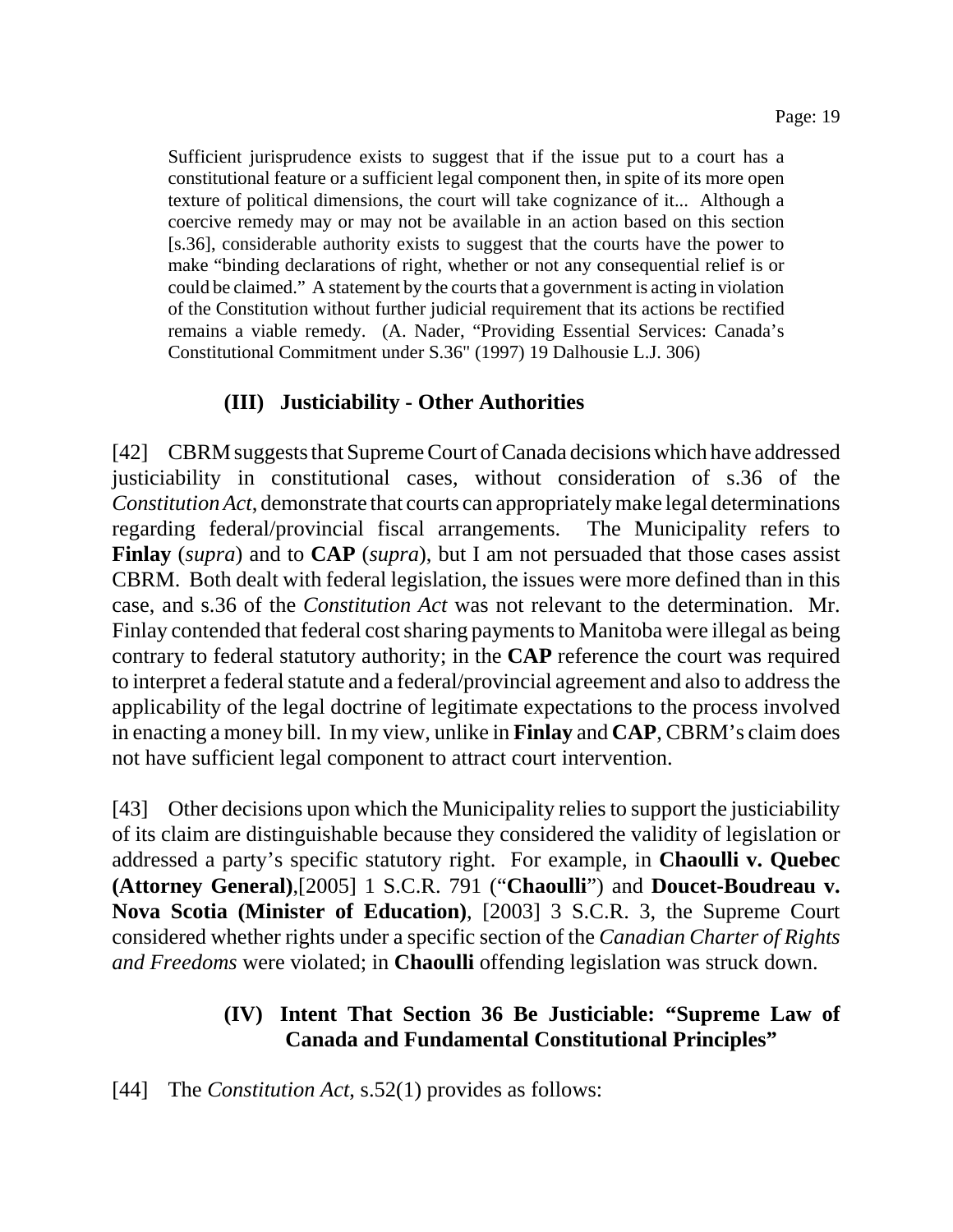**52.** (1) The Constitution of Canada is the supreme law of Canada, and any law that is inconsistent with the provisions of the Constitution is, to the extent of the inconsistency, of no force or effect.

CBRM submits that under s.52(1), the commitment in s.36 is the "supreme *law* of Canada", and therefore must be justiciable in a court, which has the duty, as judicial guardian of the Constitution, to interpret and apply the law. The Municipality's position is that s.36 sets out *legal* commitments respecting the Federal Government's payment and the Provinces' use of equalization and regional disparity payments, and the issue of whether Nova Scotia has complied with that commitment is a question of *law*, and as such justiciable.

[45] The Municipality also suggests that extrinsic evidence concerning the intention of the drafters implies that constitutional commitments are justiciable unless expressly stated otherwise.

[46] I do not agree that the "commitment" expressed in s.36 is, by virtue of s.52(1), judicially enforceable constitutional law. In my view, s.52(1) must be construed with reference to both unwritten constitutional principles and the limiting words used in s.36.

[47] Canada's Constitution incorporates unwritten principles, such as democracy, the rule of law and judicial independence (**Reference re Secession of Quebec**, [1998] 2 S.C.R. 217, **Reference re Remumeration of Judges**, [1997] 3 S.C.R. 3. The doctrine of parliamentary supremacy and the rule that government expenditures require legislative authorization are unwritten constitutional principles relevant to this case.

[48] Parliamentary sovereignty, also referred to as parliamentary supremacy, is the rule that Parliament has the power "to make or unmake any law whatever" (Hogg Constitutional Law of Canada (*supra*) Vol. 1 at p. 12-1 citing Dicey The Law of the Constitution (10<sup>th</sup> ed., 1965). Laskin C.J. said in **Reference re: Anti-Inflation Act (Canada)**, [1976] 2 S.C.R. 373 that legislative policy "under a doctrine of parliamentary sovereignty within the limits of legislative power, is a matter solely for Parliament or the Legislatures of the Provinces." (p.405) In **Singh v. Canada**, [2003] 3 F.C. 185 (F.CA.), Strayer J.A. noted that "both before and after 1982 our system was and is one of parliamentary sovereignty exercisable within the limits of a written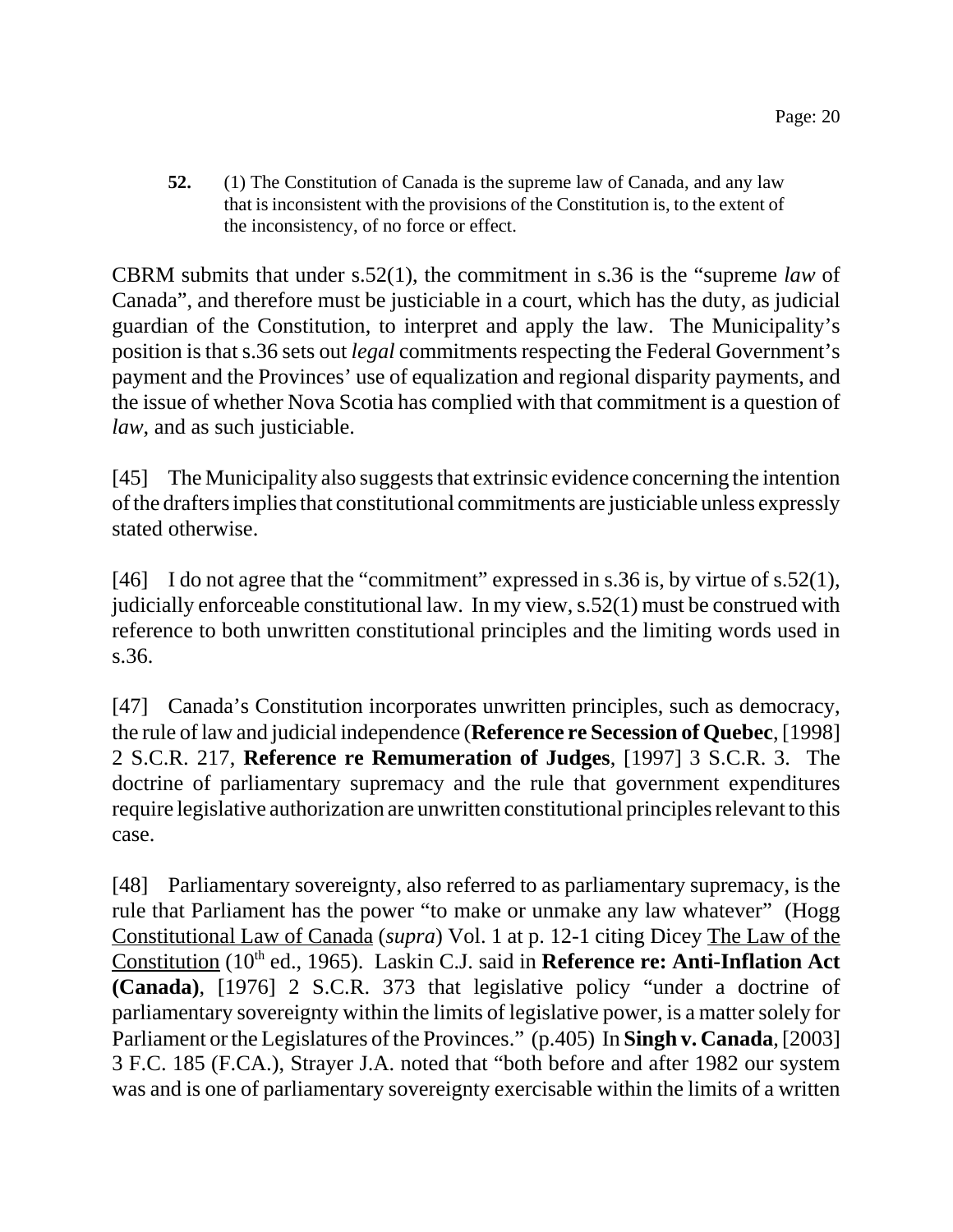constitution." (para.16, *see* paras. 12-24) In **Babcock v. Canada**, [2002] 3 S.C.R. 3, McLachlin C.J. (for the majority) described Strayer J.A.'s judgment in **Singh** as "a thorough and compelling review of the principle of parliamentary sovereignty in the context of unwritten constitutional principles." (para.56)

[49] The principle that government expenditures require legislative authorization is succinctly stated as follows in **Auckland Harbour Board v. The King**, [1924] A.C. 318 (P.C.):

For it has been a principle of the British Constitution now for more than two centuries, a principle which their Lordships understand to have been inherited in the Constitution of New Zealand with the same stringency, that no money can be taken out of the consolidated fund into which the revenues of the State had been paid, excepting under a distinct authorization from Parliament itself. The days are long gone by in which the Crown, or its servants, apart from Parliament, could give such an authorization or ratify an improper payment. Any payment out of the consolidated fund made without Parliamentary authority is simply illegal and ultra vires, and may be recovered by the Government if it can, as here, be traced. (p. 326-327)

The expenditure of money, and the raising of taxes to pay for those expenditures, are matters which are confined to Parliament or a legislature, as a matter of unwritten constitutional law.

[50] The introductory words of s.36(1) of the *Constitution Act*, which preface the commitments upon which CBRM relies in this case, are as follows:

**36. (1)** Without altering the legislative authority of Parliament or of the provincial legislatures, or the rights of any of them with respect to the exercise of their legislative authority, Parliament and the legislatures, together with the government of Canada and the provincial governments, are committed...

[51] That language specifies that the commitments upon which the Municipality's claim is based do not diminish the legislative authority of Parliament or the legislatures, or their rights with respect to exercise of that authority.

[52] The "legislative authority...of the provincial legislatures" is broad language, which encompasses the unwritten doctrines of constitutional law, including the authority of the legislature (as described in para.48 of these reasons) to "make or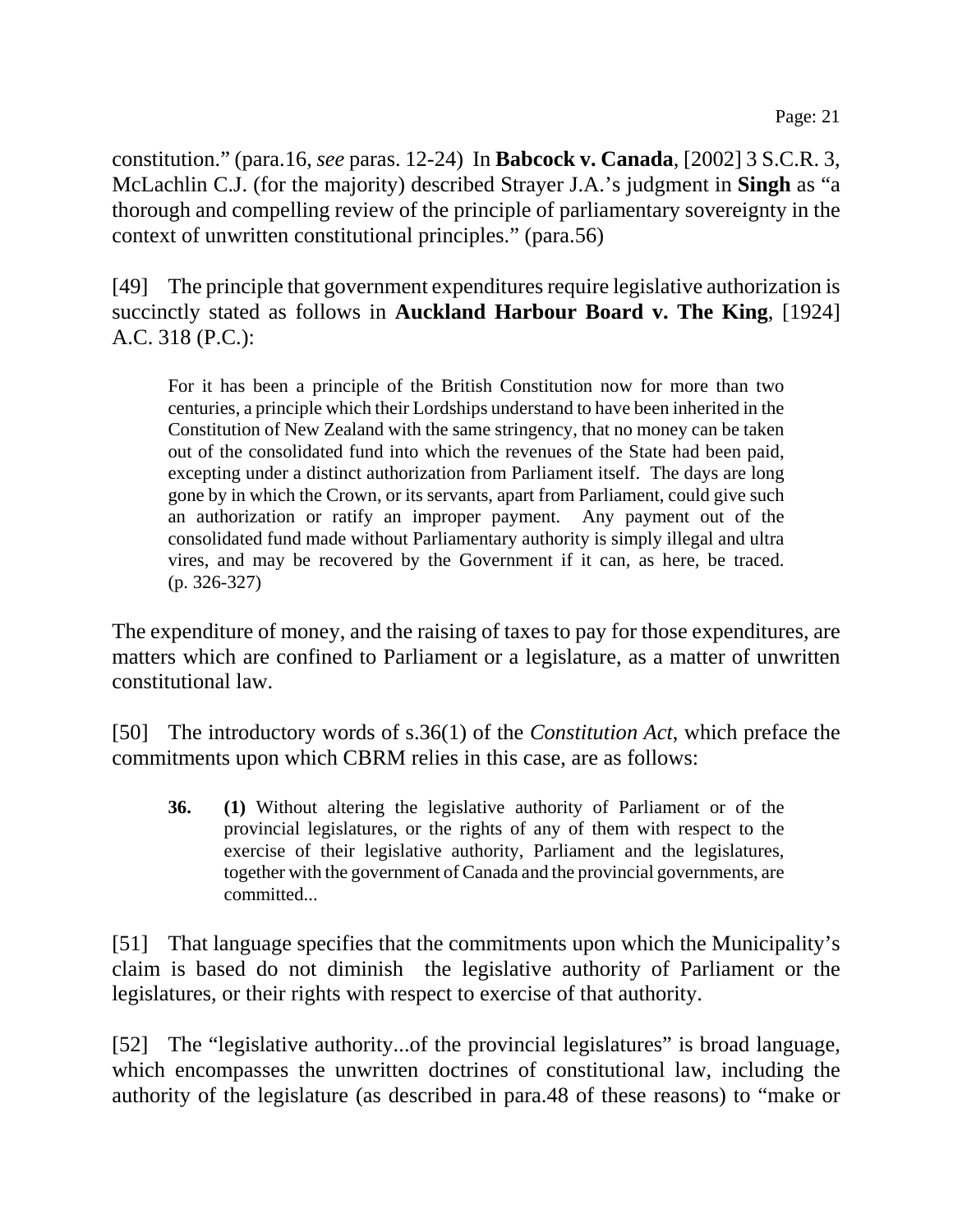unmake any law whatever" (subject to the s.91/92 division of legislative authority), to authorize government expenditure, and to raise taxes. The "rights" of legislatures "with respect to the exercise of their legislative authority" is also broad language. It encompasses the legislatures' power to make law, to approve or not approve expenditures, to tax or not to tax, and to craft statutes and regulations including those granting or delegating discretions. This is unaltered by the "commitment" described in s.36(1)(a), (b), and (c); thus the authority and rights of the legislature before the inception of s.36(1) are unchanged.

[53] CBRM maintains that because s.52(1) of the *Constitution Act* provides that the Constitution is the "supreme law of Canada", then section 36, which is part of the Constitution, must be law and accordingly justiciable. In my view this submission overlooks the express wording in the preamble to s.36, which specifies that the commitments upon which the Municipality relies do not alter provincial law making authority. The Nova Scotia Legislature's power to make and implement law is not restricted by the commitments set out in s.36. Although s.52 provides that the Constitution is the "supreme law of Canada", it does not convert provincial legislative authority and rights in the areas referenced by the s.36 commitments to justiciable constitutional law. Section 36 references commitments without altering or affecting Nova Scotia law; the fact that the section forms part of the Constitution does not, by virtue of s.52, make the commitments "supreme law" justiciable as to constitutionality.

# **(V) Failure to Challenge Legislation**

[54] The Province claims that CBRM's proceeding should be struck because it does not challenge any provincial legislation. Nova Scotia maintains that the whole of CBRM's complaint respecting municipal equalization is an expression of dissatisfaction concerning the operation of the Nova Scotia *Municipal Grants Act*, and that CBRM's complaints involving economic development all relate to policies and spending controlled and directed by provincial statutes. Relying upon **N.S. Board of Censors v. McNeil**, [1978] 2 S.C.R. 662 and Hogg, Constitutional Law of Canada (*supra*), vol. I p.15-23 and vol. II p.38-9), the Province submits that absent any challenge to the laws pursuant to which it undertakes municipal equalization and economic development activity, those laws are presumed to be constitutional. Nova Scotia says that its unchallenged statutes are valid and presumptively constitutional laws under which it carries out the activities which CBRM complains about, that it is bound to follow the law set out in those statutes, and that no justiciable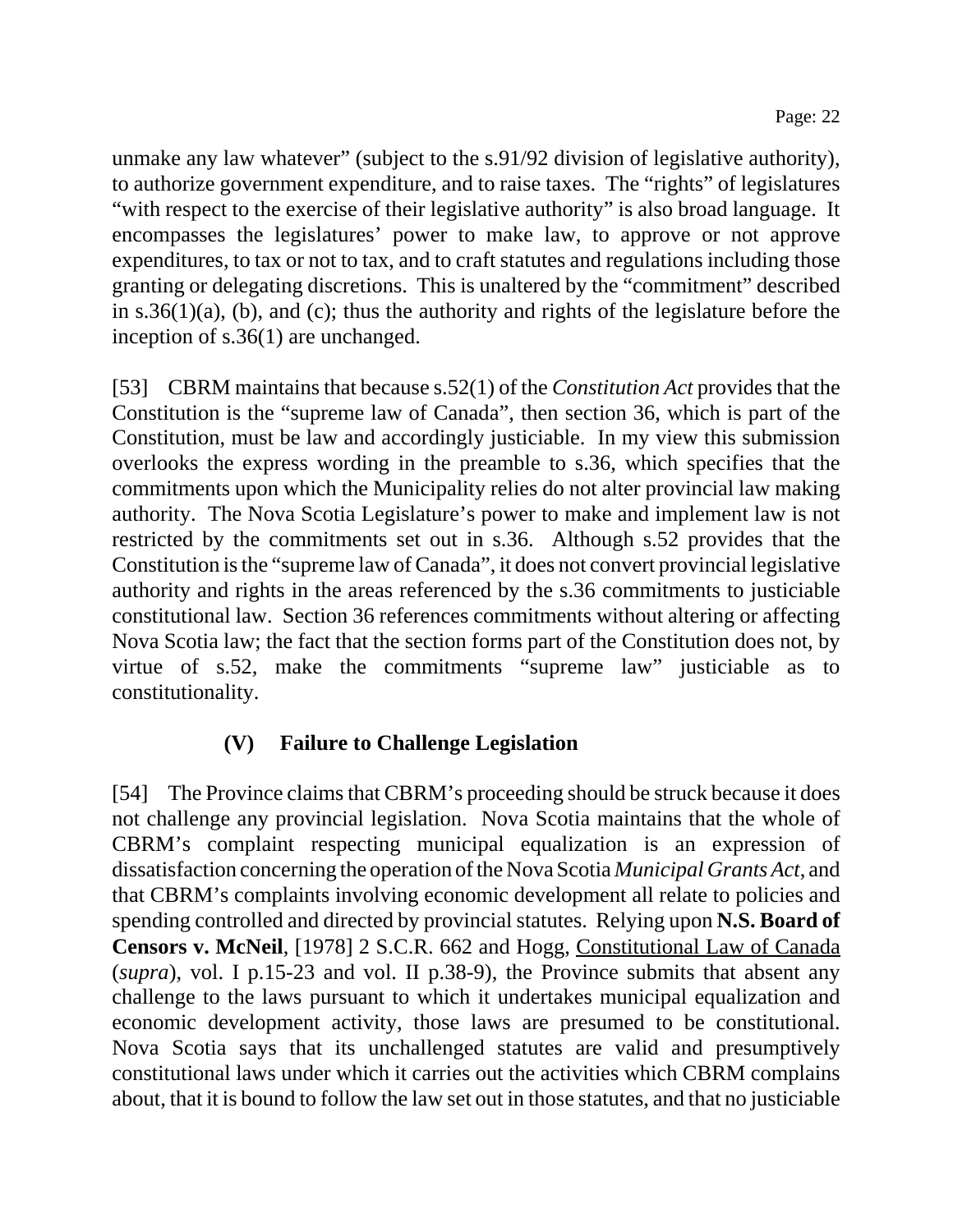constitutional issue can arise from application of valid provincial law. The Province maintains that once CBRM accepts the legality of the legislation which dictates the relevant policy and pursuant to which activities are performed, the Municipality cannot raise a justiciable issue by alleging government acts unlawfully when it pays out legislatively-authorized municipal equalization grants and applies economic development policy authorized by the statutes.

[55] CBRM acknowledges that the proceeding does not challenge any Nova Scotia Statutes, and does not dispute that Nova Scotia has enacted legislation and implemented programs to deal with municipal equalization and economic development. However, the Municipality maintains that the regime and government spending scheme in Nova Scotia are not constitutionally sufficient, as they do not meet the Province's commitments and obligations under s.36 of the *Constitution Act*. CBRM says that a challenge to legislation is not a prerequisite for constitutional review, and that the Constitution guarantees citizens the right to constitutional behaviour not only by Parliament or a legislature, but also by "government." The Municipality suggests that Nova Scotia Government action can be challenged without impugning an underlying provincial statute. CBRM's submission is that the reference to any "law" in s.52(1) of the *Constitution Act* should not be construed as restricted to statutes, regulations and the common law, but extended to any government action "taken or not taken, pursuant to power granted by law, such as the Province's decision to under-fund...using its discretion under...the *Municipal Grants Act*."

[56] In my view, CBRM has not raised a justiciable issue by claiming that while acting pursuant to unchallenged legislation that must be presumed to be constitutionally valid, the Nova Scotia Government breached commitments under s.36 of the *Constitution Act*, which specifically preserves the provincial legislature's ability to implement and exercise legislative authority. The Courts of Appeal which considered s.36 in **CBA** (*supra*) and **Manitoba Keewatinowi** (*supra*) both approached the potential for a justiciable claim under s.36 of the *Constitution Act* with caution, indicating that "a reasonable argument might be advanced that the section could possibly have been intended to create enforceable rights." (**CBA** (B.C.C.A.) (*supra*), para.53) (**Manitoba Keewatinowi** (*supra*), pp.557-558) [emphasis added] In **CBA**, the plaintiff complained of the inadequacy of the civil legal aid regime, including a claim under s.36(1) of the *Constitution Act*, without challenging the validity of legislation. The Court of Appeal, after noting in para.9 that the CBA "contends that an attack on government action is not required to be against legislation, but rather can be, as here against a scheme", specified that "material facts must be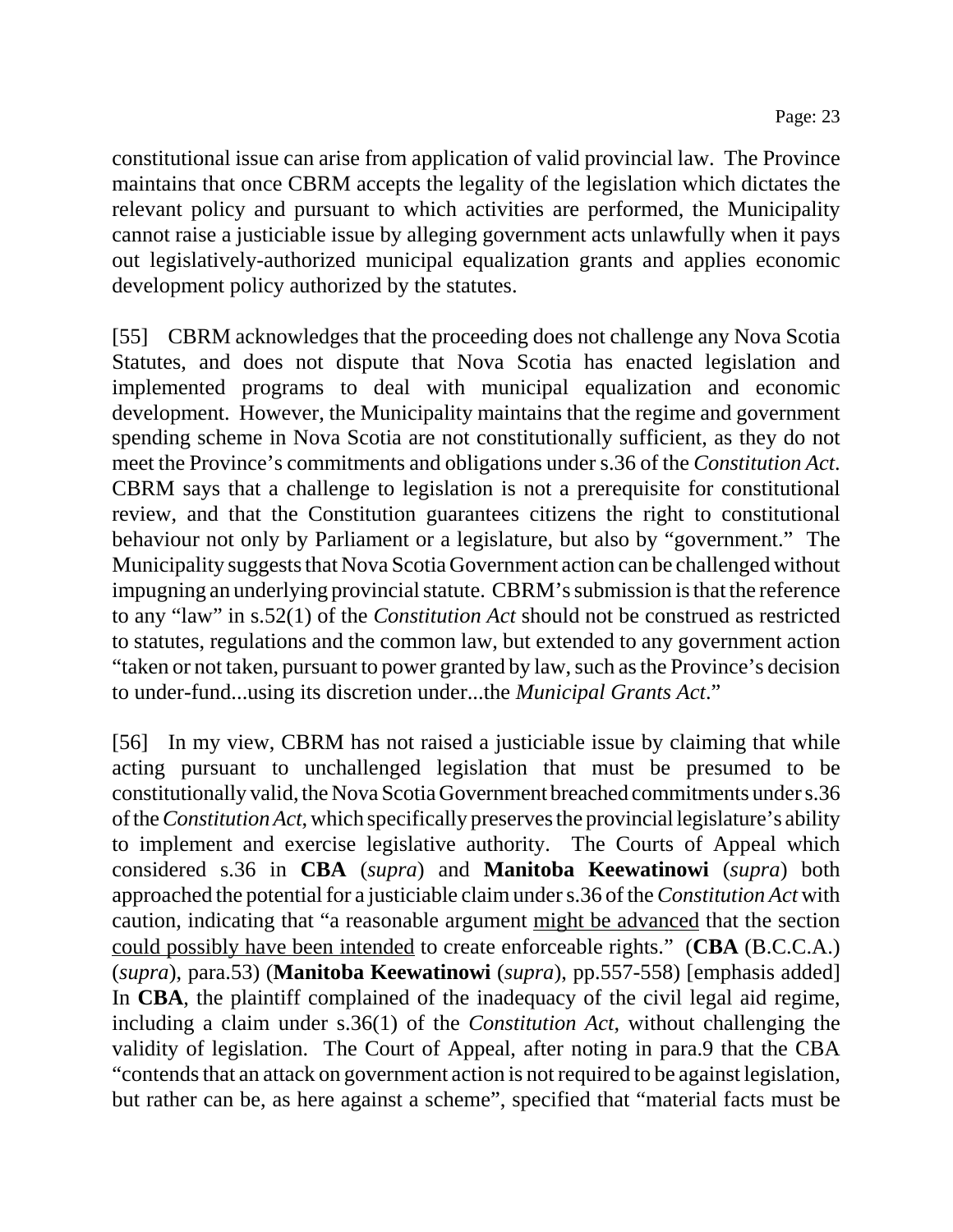pleaded" to create an informed environment for consideration of the question, found that the statement of claim fell short, and ruled that it was "simply too general." (para.15)

[57] The Municipality's claim against "government" in this proceeding, absent any challenge to provincial legislation, regulation or crown prerogative , is no less general than the CBA's claim. As in that case, material facts have not been pleaded to create an informed environment in which a reasonable argument "might" be advanced as to whether s.36 of the *Constitution Act* "could possibly have been intended" to create enforceable rights.

[58] In this case, without a challenge to legislation, CBRM's pleading does not raise a reasonable cause of action. The Municipality does not create a justiciable issue by referring in the claim to s.36 of the *Constitution Act*, when the commitments set out in that section do not alter the Nova Scotia Legislature's right to exercise legislative authority. A general attack on "government" action, alleging that the Nova Scotia regime is constitutionally deficient, is too vague a basis for a court to determine under s.52 of the *Constitution Act* that a law "is inconsistent with the provisions of the Constitution."...and "of no force or effect."

[59] This Court's conclusion that CBRM's general challenge to government action does not give rise to a justiciable issue or reasonable cause of action does not suggest that impugning legislation must always be a prerequisite to a constitutional challenge, if material facts are pleaded to create an informed environment for consideration of the issue. For example, exercise of delegated statutory authority can be challenged as infringing the *Charter of Rights and Freedoms*. (**Eldridge v. British Columbia**, [1997] 3 S.C.R. 624) However, neither the exercise of particular statutory discretion nor a *Charter* right are in issue in this case. The introductory words of s.36, reserving the authority and rights of provincial legislatures, suggests a more limited scope to attack government for a breach of commitment than is available when a *Charter* right is infringed.

## **(VI) Declaration as an Appropriate Remedy**

[60] The only remedy sought by CBRM is a declaration that Nova Scotia breached its constitutional commitment in s.36. The Municipality says that the court should declare that constitutional commitments have not been fulfilled, but need not address how government should meet its obligations. CBRM does not ask the court to do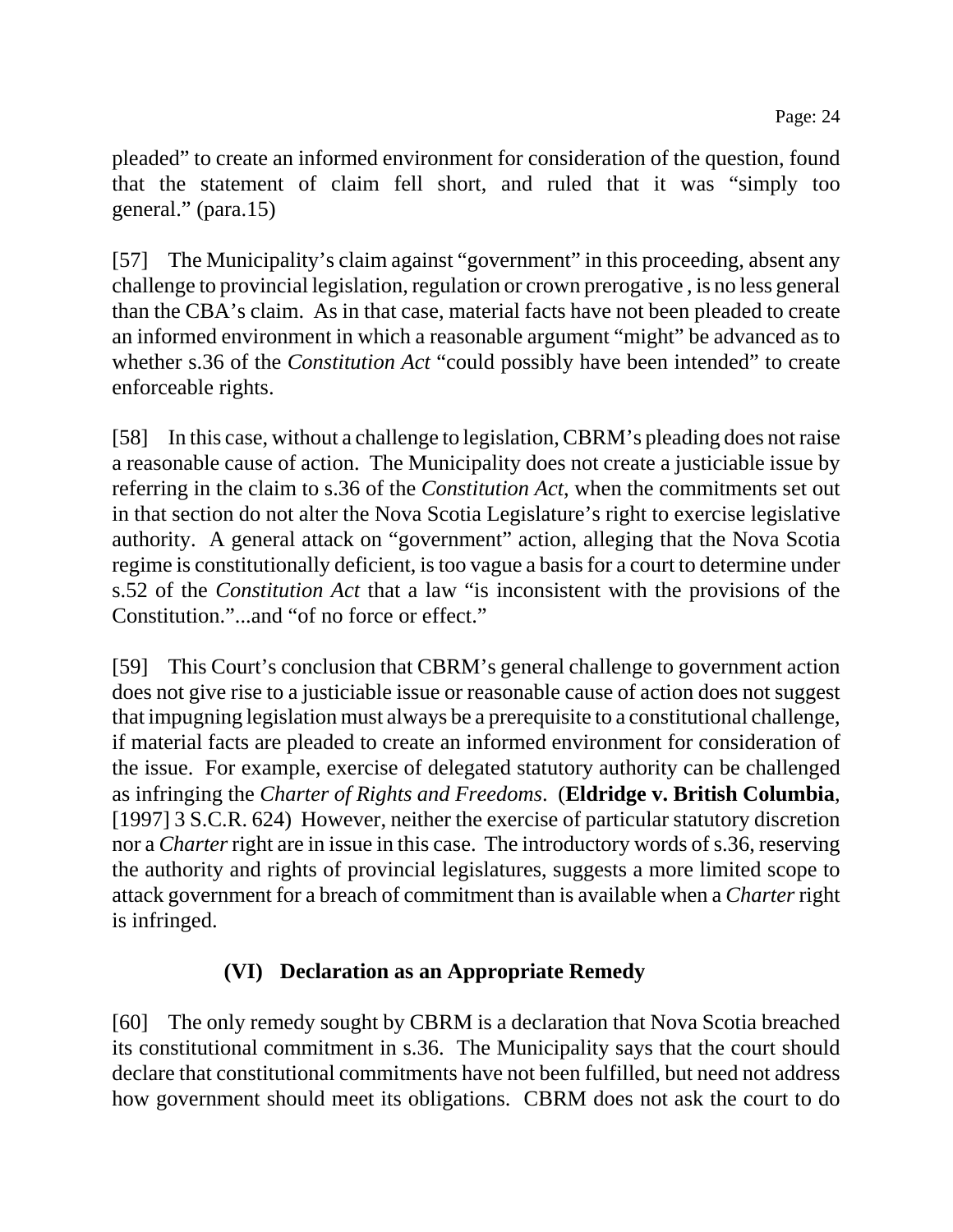more than declare that there has been a breach - the Municipality maintains that determining the remedy and manner of compliance can be left to the government to decide.

[61] In view of my finding that the proceeding does not raise a justiciable issue, it is unnecessary to address the suitability of the remedy sought. Justiciability is a prerequisite to determining what relief may be available - the question of justiciability is not tempered by the nature of the remedy sought. In Brown and Evans, Judicial Review of Administrative Action in Canada (Vol. 8 p.1-75), the authors say this:

#### **1:7310** The Requirement of Justiciability

Because the scope of declaratory relief lacks clear definition, courts have been concerned to ensure that declarations are sought only in respect of matters that are properly the subject of judicial determination. Thus, as a general principle, the subject matter of the dispute must be justiciable both in the sense that it must be within the competence of the judiciary to determine, and that the issue be one that is appropriate for a court to decide.

[62] This proceeding is being struck out because it does not raise a justiciable issue and fails to disclose a reasonable cause of action. The problems inherent in asking a court to make a determination are not resolved because the remedy sought is declaration of breach, instead of a solution. Declaratory judgment should only be available, as is the case with other remedies, after material facts have been pleaded to create an informed environment for consideration of the issue.

[63] Even if the justiciability threshold were met, it is unlikely that a declaration of breach would be an available remedy in this case. Specific legislation was in issue in all of the constitutional cases referred to by CBRM in support of the suitability of declaratory relief, and those cases considered rights pursuant to the *Charter*, which provides recourse to wider remedial authority than s.36. The sole remedial provision in respect of s.36 is s.52 of the *Constitutional Act* which, even if it could be invoked in this case, provides only for determination that a law is of no force and effect, which is not what the Municipality seeks.

## **(VII) The Role of the Court - Practical Considerations**

[64] Nova Scotia suggests that adjudicating the commitment in s.36(1) of the *Constitution Act* would engage this Court in a non-judicial role, interpreting vague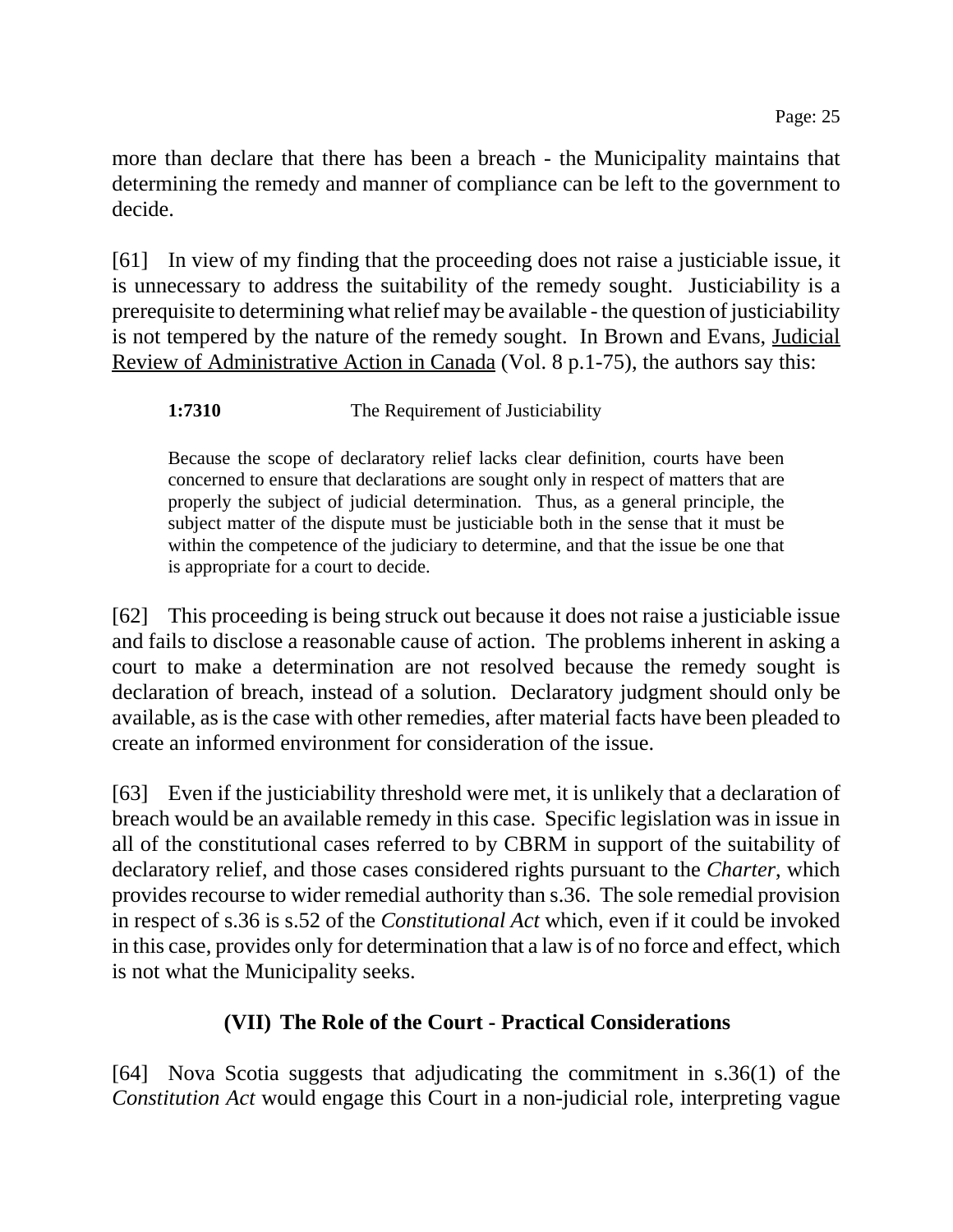terms such as "promoting", "opportunities", "well-being", "furthering", "reduce" and other language much less precise than terms such as "entitlement" and "guarantee" found in the *Charter*. I agree with the Province's submission that the language of s.36(1) lacks the firm, precise tenor of constitutional rights, and its wording does not suggest that the provision was intended to be justiciable.

[65] A declaration from this Court that the Province breached a s.36 commitment, without addressing the validity of underlying legislation, would be more akin to stating public policy than adjudicating a dispute. Declaring a breach, without addressing remedy, could be inconclusive, and might result in continuing court involvement in allocation of funds for municipal equalization and economic development. The court's role is to provide final determination of legal issues, without intervening in public policy. If a "declaration of breach" were issued in this proceeding, nothing would prevent the Municipality from returning indefinitely to court for a similar declaration each time it considered government corrective action to be inadequate. The business of government could not proceed efficiently if its municipal equalization and economic development activities, areas of traditional legislative expertise, were subject to judicial veto, without remedial direction.

# **CONCLUSION - JUSTICIABILITY; REASONABLE CAUSE OF ACTION**

[66] For the foregoing reasons I conclude that CBRM's claim should be struck out. In reaching this result, I acknowledge that Canadian Courts should interpret the Constitution in a large, liberal and generous rather than legalistic manner, and that courts must be prepared to hear and rule upon novel claims. However, a novel claim which does not raise a justiciable issue and a pleading which does not disclose a reasonable cause of action should be struck out. As Wilson J. stated in **Operation Dismantle v. The Queen**, [1985] 1 S.C.R. 441 at p.477, quoting from **McKay v. Essex Area Health Authority**, [1982] 2 All E.R. 771 at p.778:

Here the court is considering not "ancient law" but a novel cause of action, for or against which there is no authority in any reported case in the courts of the United Kingdom or the Commonwealth. It is tempting to say that the question whether it exists is so difficult and so important that it should be argued out at a trial and on appeal up to the House of Lords. But it may become just as plain and obvious, after argument on the defendants' application to strike it out, that the novel cause of action is unarguable or unsustainable or has no chance of succeeding.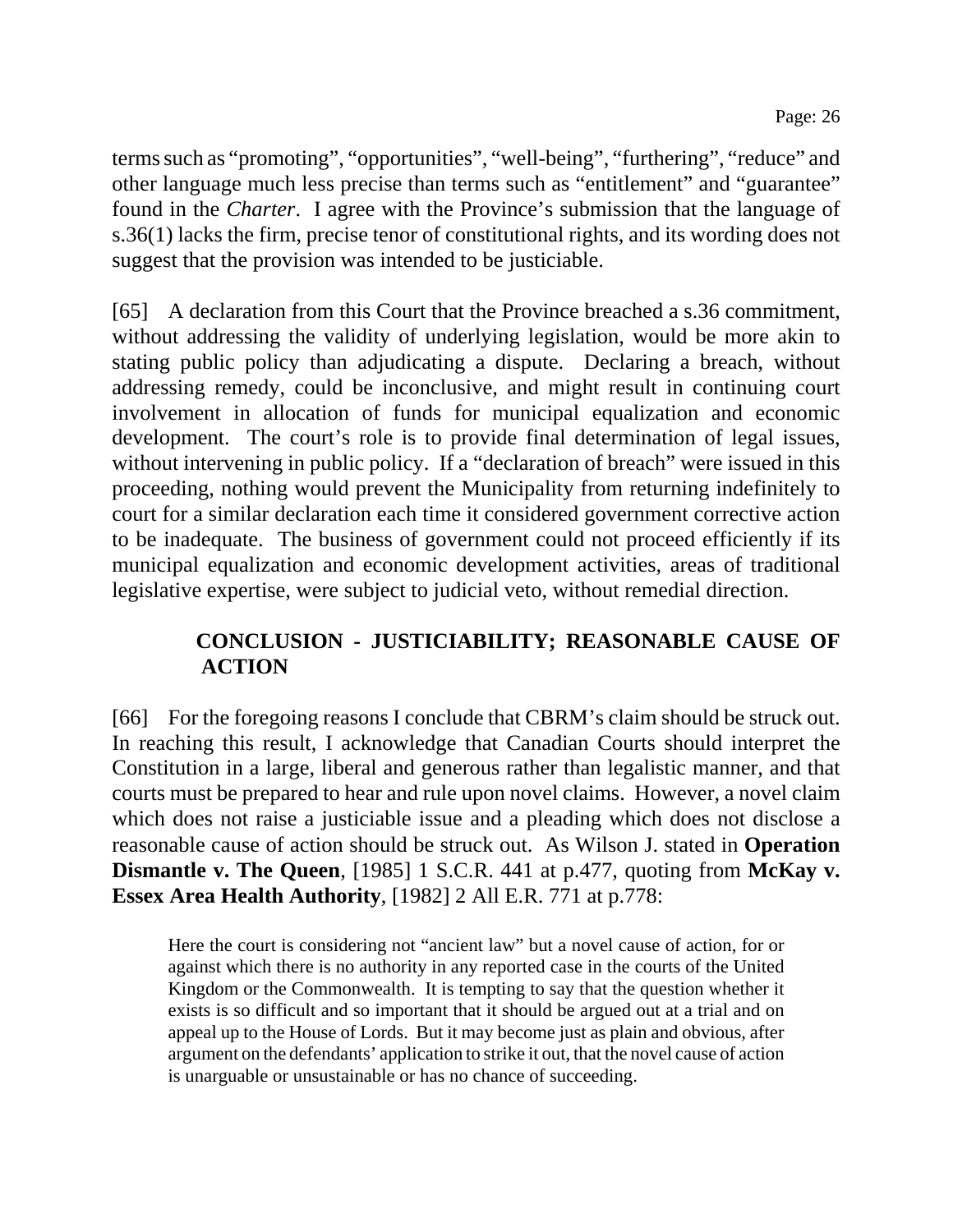[67] The Province has met the "high onus" it bears to strike this proceeding as disclosing no reasonable cause of action. Assuming all facts pleaded by the Municipality to be proven, and applying the tests summarized in paras.13 to 18 of these reasons, I conclude that this proceeding should be struck out. This is a clear case where Nova Scotia has satisfied its burden and established that it is plain and obvious the claim is absolutely unsustainable. No justiciable constitutional issue is raised, and CBRM's pleadings do not disclose a reasonable cause of action.

## **STANDING**

[68] Nova Scotia maintains that CBRM lacks standing to advance the Economic Development Complaint because it does not have a direct interest, authorized by statute, enabling it to pursue a proceeding with respect to the Province's constitutional commitment to further economic development and reduce disparity in opportunities. CBRM claims standing as of right to challenge the Province's compliance with constitutional obligations regarding economic development, and in the alternative maintains that it satisfies the test for public interest standing, a position which Nova Scotia also challenges. The Province raises the standing issue only with respect to the Economic Development Complaint, and not in the context of the Municipal Equalization Complaint.

[69] Because of my conclusion that the proceeding does not raise a justiciable constitutional issue and that CBRM's pleadings do not disclose a reasonable cause of action, it is unnecessary to determine whether the Municipality has standing to pursue the Economic Development Complaint. However, as the parties addressed the issue in oral and written submissions, I will indicate what my finding concerning standing would be if the action were not being struck out for other reasons.

[70] In my view, had the pleadings raised a justiciable constitutional issue regarding economic development, then CBRM would have standing as of right to bring and maintain the proceeding, and would also satisfy the test for public interest standing.

# **A. Standing as of Right**

[71] CBRM is a creature of the *Municipal Government Act*, S.N.S. 1998, c. 18. Section 31(2)(e) of that statute and s.15(a) of the *Interpretation Act*, R.S.N.S. 1989, c. 235, contemplate that municipalities may bring legal proceedings.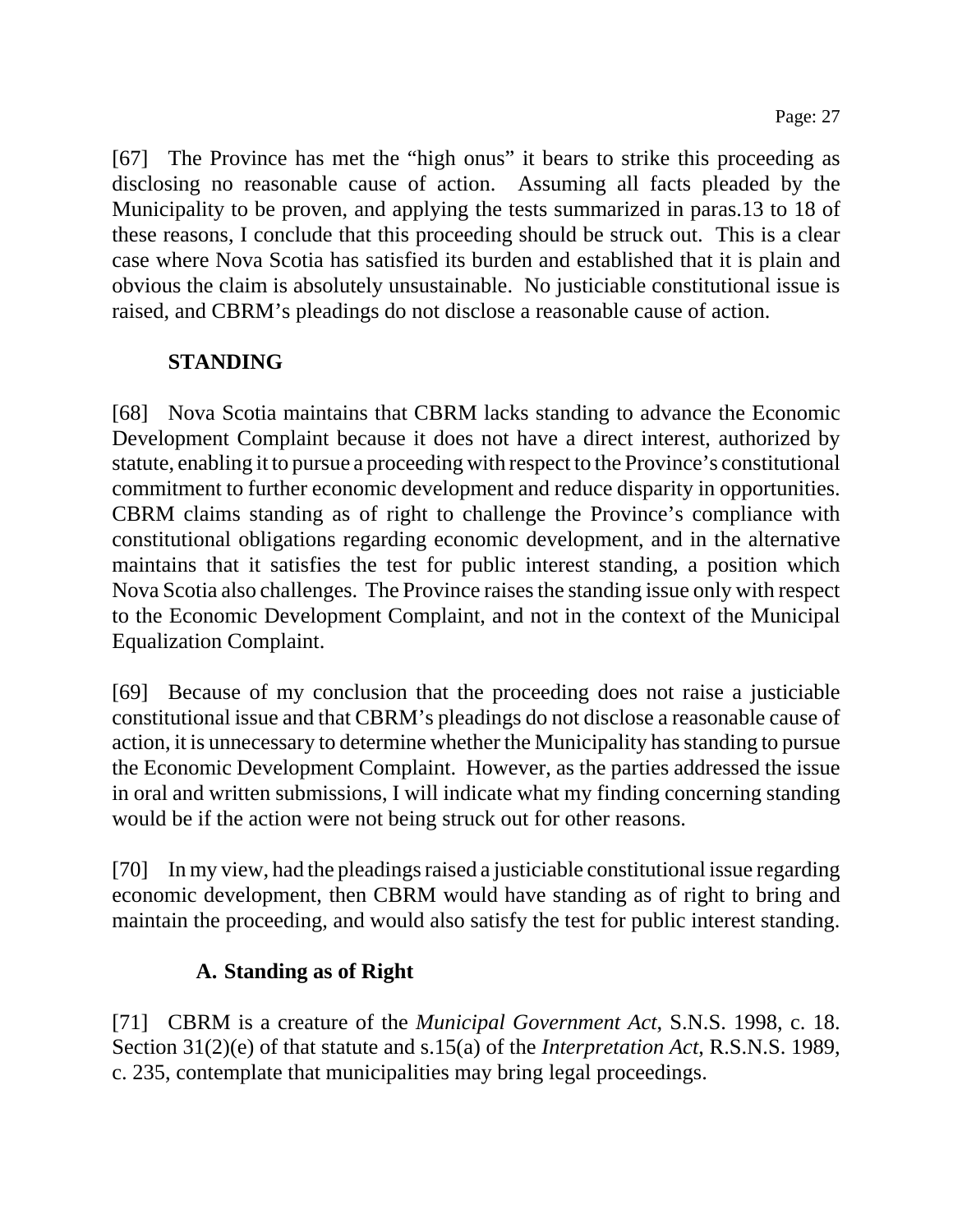[72] The *Municipal Government Act* gives CBRM statutory authority to promote economic development  $(s.57(1))$  and to expend money for that purpose.  $(s. 65(m))$  I agree with CBRM's submission that it has a direct interest, provided by statute, in economic development within the Municipality, so that it would have standing to pursue a proceeding which raised a justiciable issue to enforce an economic development obligation. I would also conclude that the Municipality would have standing to pursue such a proceeding as the local authority for its population, as in **Charlottetown (City) v. Prince Edward Island**, [1998] P.E.I.J. No. 88 (C.A.) in which the court found that a city could invoke s.3 of the *Charter* to ensure effective representation for its citizens.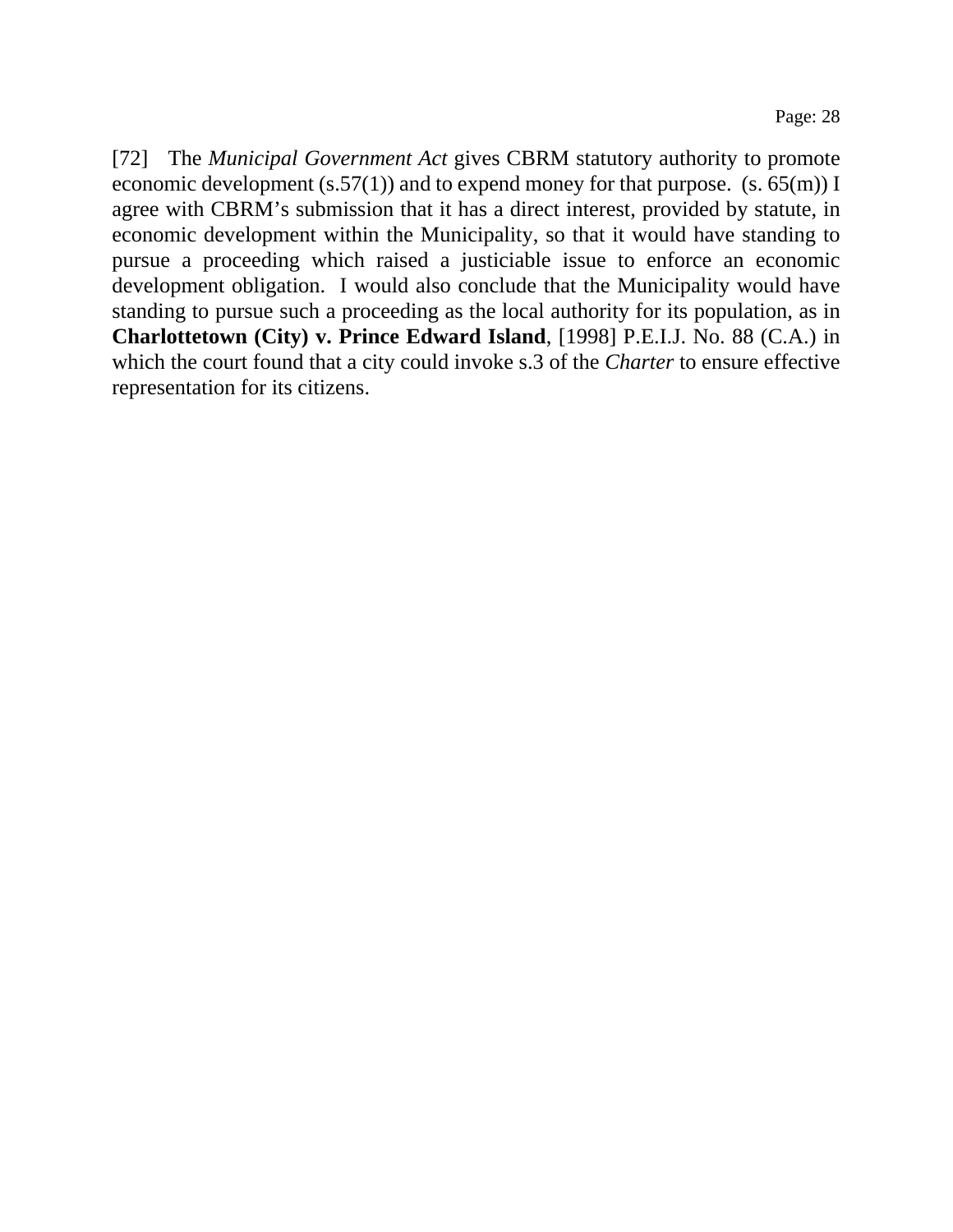#### **B. Public Interest Standing**

[73] The test for public interest standing requires that:

(1) the action raise a serious legal question;

(2) the claimant have a genuine interest in the resolution of the question; and (3) there be no other reasonable and effective manner in which the question may be brought to court. (**Chaoulli** (*supra*))

[74] I have concluded that this proceeding does not satisfy the first element of the test; however, if my conclusion on that issue had been different, I would grant public interest standing. CBRM has statutory authority with respect to economic development, and if the issue it sought to have determined were justiciable, the Municipality would have a genuine interest in resolution. The exercise of discretion to grant public interest standing involves a purposive consideration of what should be done where those primarily affected do not have the resources to mount an effective challenge. Courts should be reluctant to force individual plaintiffs to mount a systemic constitutional challenge; allowing the Municipality standing would be the most reasonable and effective manner of bringing the issue before the court, if the claim were justiciable. (*See* **The Canadian Council of Churches v. Canada (Minister of Employment and Immigration)**, [1992] 1 S.C.R. 236 at pp. 251-253 and **Vriend v. Alberta**, [1998] 1 S.C.R. 493 at paras. 47-48)